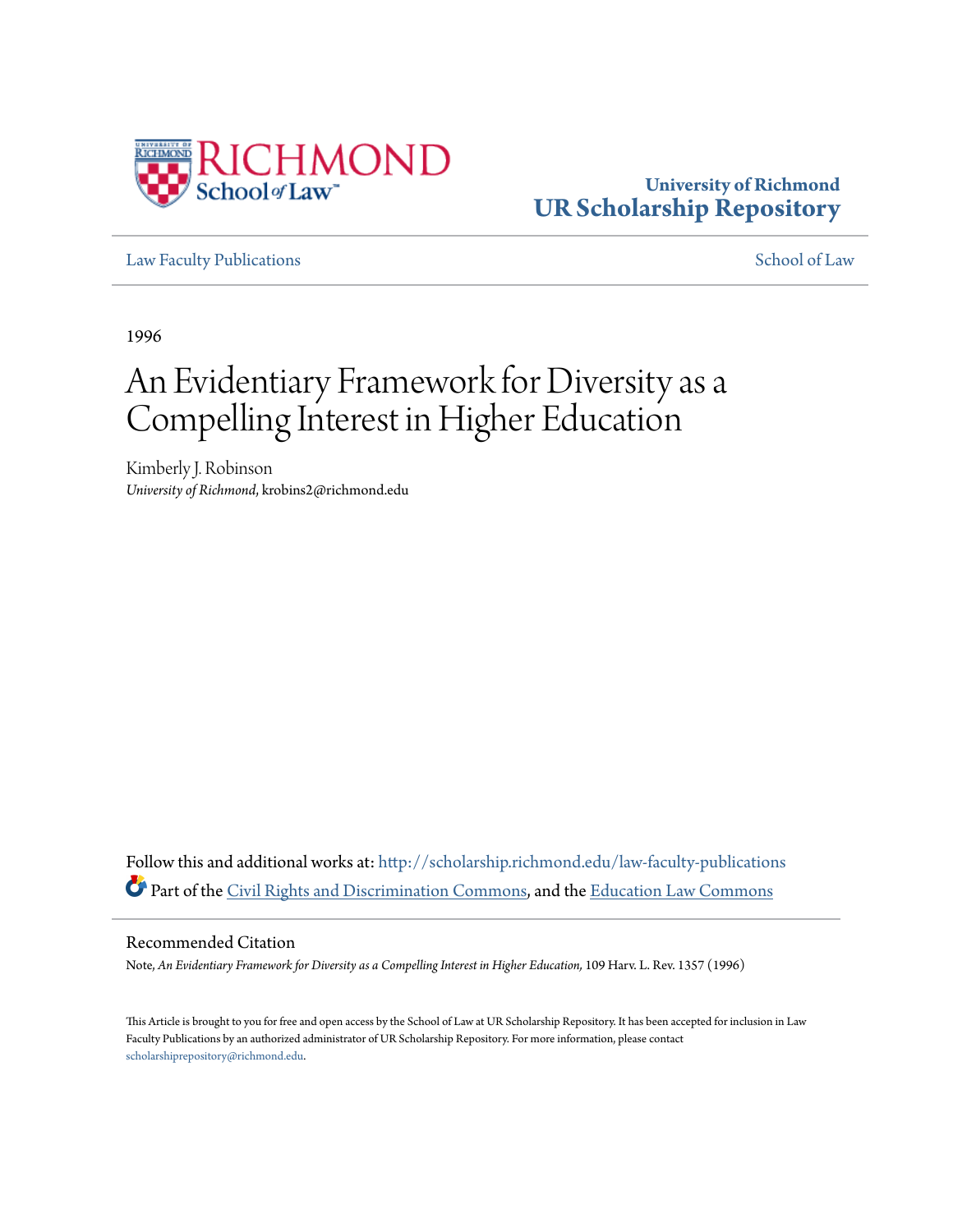# AN EVIDENTIARY FRAMEWORK FOR DIVERSITY AS A COMPELLING INTEREST IN HIGHER EDUCATION

#### I. INTRODUCTION

Affirmative action is on trial in America.<sup>1</sup> Across the nation, private citizens and government bodies are debating its effectiveness, benefits, and fairness, especially in the context of higher education.<sup>2</sup> Many colleges and universities have implemented affirmative action policies3 not only to remedy past discrimination, but also to achieve a racially and ethnically diverse student body.4 The pursuit of diversitys in higher education has engendered considerable controversy.6 Proponents of affirmative action policies that pursue diversity argue that the educational, moral, and social benefits of diversity in the academic context are compelling and that narrowly tailored affirmative action

1 *See, e.g.,* Howard Fineman, *Affirmative Action, Race* & *Rage: When Preferences Work* - And Don't, NEWSWEEK, Apr. 3, 1995, at 22, 24 (discussing the affirmative action debate).

2 For example, this spring Congress is scheduled to consider a bill that would forbid institutions receiving federal funding from implementing affirmative action programs based on race, color, national origin, or gender. *See* Kate Zernike, *Tuning in to Congress: High School Students Debate Affirmative Action Via Satellite,* BOSTON GLOBE, Mar. r, 1996, at 17, 20.

3 Higher education has employed a variety of race-conscious programs and strategies to recruit minority students, including race-conscious financial aid and the recognition of racial background as a plus factor in admissions. See William T. Trent, *Student Affirmative Action in Higher Education: Addressing Underrepresentation,* in THE RACIAL CRISIS IN AMERICAN HIGHER EDUCATION 107, 108-09 (Philip G. Altbach & Kofi Lomotey eds., 1991). This Note focuses on the use of race-conscious decisionmaking in admissions decisions.

4 *See, e.g.,* Hopwood v. Texas, 861 F. Supp. 55r, 569-73 (W.D. Tex. 1994) (observing that the University of Texas School of Law's affirmative action policy was adopted, among other reasons, to remedy past discrimination and to achieve a diverse student body), *rev'd,* No. 94-50664, 1996 WL 120235 (5th Cir. Mar. 18, 1996). The Fifth Circuit handed down its decision in *Hopwood* as this issue was going to press. Therefore this Note does not specifically address the Fifth Circuit's opinion.

*5* "Diversity'' has encompassed a variety of meanings in a variety of contexts. In higher education, diversity has taken on four meanings: inclusion of underrepresented minorities; institutional climate and responses to intolerance, including student retention, isolation, and harassment; mission, i.e., educating students for participation in a diverse society and work environment; and transformation, a new understanding of education, teaching, learning, and scholarship informed by the inclusion of diverse populations. *See* Daryl G. Smith, *Organizational Implications of* Di*versity in Higher Education, in* DIVERSITY IN ORGANIZATIONS: NEW PERSPECTIVES FOR A CHANGING WORKPLACE 220, 222-28 (Martin M. Chemers, Stuart Oskamp & Mark A. Costanzo eds., 1995). The notion of diversity includes a variety of characteristics and traits, such as race, gender, class, culture, physical disability, and age. *See* JOAN P. SHAPIRO, TREVOR E. SEWELL & JOSEPH P. DuCETTE, REFRAMING DIVERSITY IN EDUCATION 1-3 (William J. Bailey ed., !995). As the meaning of the term evolved, "affirmative action and a focus on representation and numbers became and have remained a fundamental core of the topic of diversity." Smith, *supra,* at 223. This Note concentrates on the representational aspect of racial diversity.

6 *See, e.g.,* ALEXANDER W. ASTIN, WHAT MATTERS IN COLLEGE?: FOUR CRITICAL YEARS REVISITED 429 (1993).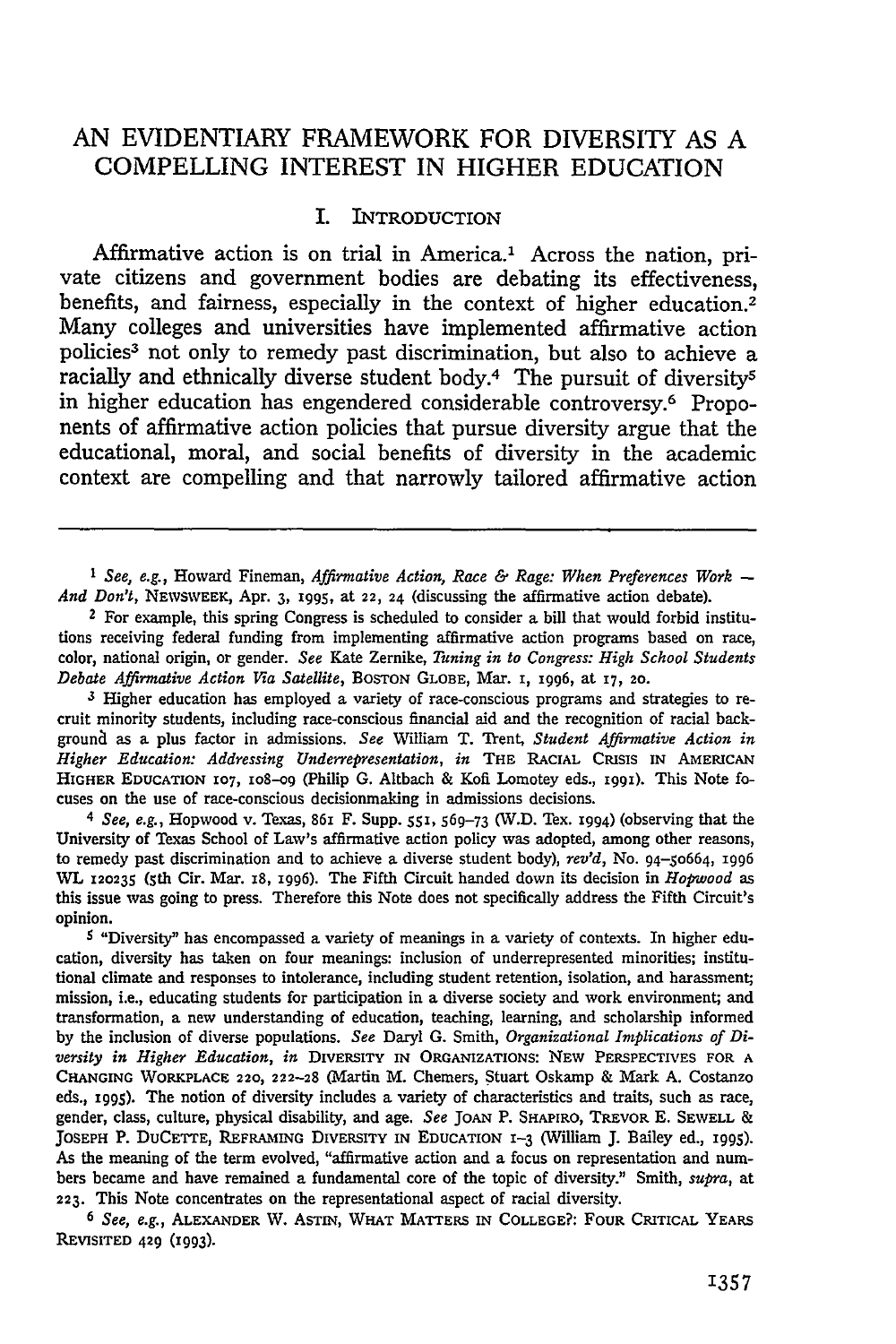policies seeking diversity are therefore constitutional.<sup>7</sup> Opponents contend that, because the benefits of such policies are not compelling,<sup>8</sup> the policies violate Title VI of the Civil Rights Act of 19649 and the Fourteenth Amendment.10 Although Justice Powell's opinion in *Regents of the University of California v. Bakke*<sup>11</sup> declared "the attainment of a diverse student body" to be "clearly . . . a constitutionally permissible goal for an institution of higher education,"12 a majority of the Court did not endorse this determination. A majority of the Justices did hold, however, that race may be used as a factor in a university's admissions program.13 Justice Powell's opinion in *Bakke* continues to be the guiding opinion for lower courts, and they have accordingly treated diversity in the academic context as compelling as a matter of law.<sup>14</sup> but the approach of the Supreme Court to such nonremedial affirmative action and to Justice Powell's opinion in *Bakke* has been ambivalent.15

This Note argues that if courts choose to reexamine evidence on the value of diversity in higher education, they should not apply the evidentiary requirements that the Supreme Court has applied to cases involving questions of past discrimination. Rather, courts should consider the unique nature of diversity in higher education and the protection afforded the academic context in which the evidence is considered and modify their review of the evidence presented accordingly. Furthermore, this Note argues that the interest of an institution of higher education<sup>16</sup> in diversity is "compelling" in light of the evi-

7 *See, e.g.,* Martin Michaelson, *Building a Comprehensive Defense of Affirmative-Action Programs,* CHRON. OF HIGHER EDUC., July 28, 1995, at A56.

8 *See, e.g.,* Kirk A. Kennedy, *Race-Exclusive Scholarships: Constitutional Vel Non,* 30 WAKE FOREST L. REv. 759, 773 (1995).

9 42 U.S.C. § 2000(d) (1988).

10 U.S. CoNST. amend. XIV, § 1; *see, e.g.,* Davis v. Halpern, 768 F. Supp. 968, 970 (E.D.N.Y. 1991).

<sup>11</sup> 438 U.S. 265 (1978).<br><sup>12</sup> *Id.* at 311-12 (opinion of Powell, I.).

<sup>13</sup> See id. at 320; *id.* at 326 (Brennan, White, Marshall & Blackmun, JJ., concurring in the judgment in part and dissenting in part).

14 *See Davis,* 768 F. Supp. at 975 (holding that a racial classification adopted for the purpose of achieving diversity is constitutional). *But see* Hopwood v. Texas, No. 94-50664, 1996 WL 120235, at \*Io (sth Cir. Mar. 18, 1996).

15 *Compare* Wygant v. Jackson Bd. of Educ., 476 U.S. 267, 286 (1986) (O'Connor, J., concurring in part and concurring in the judgment) ("[A] state interest in the promotion of racial diversity has been found sufficiently 'compelling,' at least in the context of higher education, to support the use of racial considerations in furthering that interest.") with Metro Broadcasting, Inc. v. Federal Communications Comm'n, 497 U.S. 547, 612 (1990) (O'Connor, J., dissenting) ("Modern equal protection doctrine has recognized only one [compelling] interest: remedying the effects of racial discrimination."), *overruled by* Adarand Constructors, Inc. v. Pena, 115 S. Ct. 2097 (1995).

16 This Note focuses on the policies of colleges and universities. However, it relies upon cases involving challenges to affirmative action policies at the graduate level because these cases are the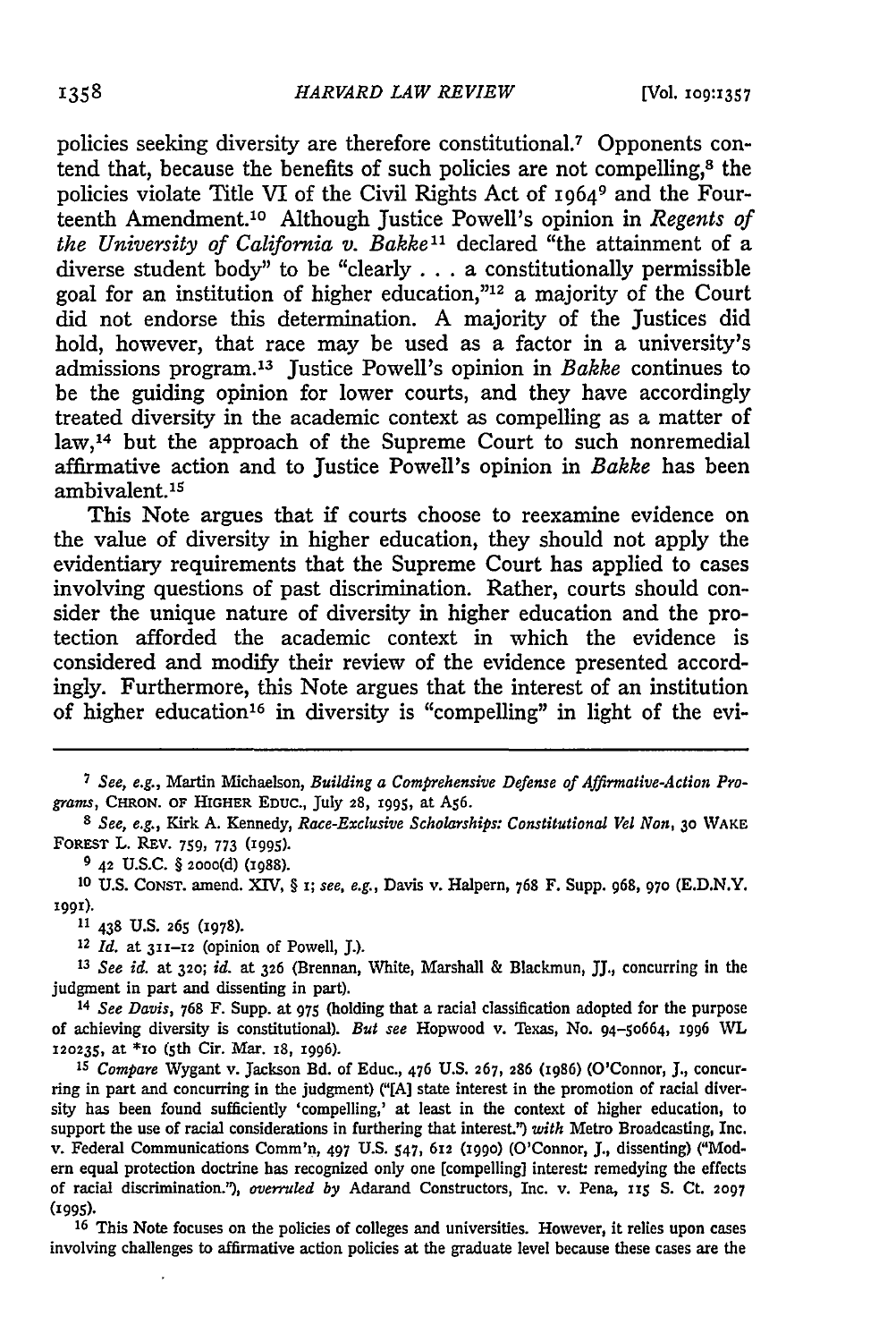dence that a racially diverse student body furthers learning.<sup>17</sup> Courts should therefore continue to treat diversity as compelling as a matter of law.

Part II reviews the Supreme Court's constitutional framework for analyzing affirmative action programs. Part  $III$  argues that the evidentiary requirements the Court has developed in determining whether an entity has presented sufficient evidence of past discrimination to warrant a race-conscious remedy should not be applied to universities that adopt affirmative action to achieve diversity. Part IV examines the influence of race on experience and discusses some of the recent evidence of the benefits of diversity in higher education.

#### II. THE CURRENT CONSTITUTIONAL FRAMEWORK FOR AFFIRMATIVE ACTION POLICIES

The Supreme Court's recent decision in *Adarand Constructors, Inc. v. Pena18* unequivocally stated that "all racial classifications, imposed by whatever federal, state, or local governmental actor, must be analyzed by a reviewing court under strict scrutiny. In other words, such classifications are constitutional only if they are narrowly tailored measures that further compelling governmental interests."<sup>19</sup> Because the many private colleges and universities that receive federal funding are regulated by Title VI,20 and state colleges and universities are regulated as state actors by the Fourteenth Amendment, these institutions are subject to constitutional limitations in enacting race-conscious classifications. 21

In examining the purpose of a racial classification, the Court has scrutinized the evidence in support of the classification under a heightened evidentiary standard. In *Wygant v. Jackson Board of Education,22* the plurality applied strict scrutiny to a preferential layoff provision in a collective bargaining agreement under which the school

22 476 U.S. 267 (1986).

only ones to date in which educational institutions have defended their affirmative action policies by noting their compelling interest in diversity.

<sup>17</sup> Racial diversity in higher education also serves numerous additional interests, including the national interest in reducing the disparities in educational attainment between whites and America's rapidly growing minority population. *See* THE COMM'N ON MINORITY PARTICIPATION IN EDUC. AND AM. LIFE, AMERICAN COUNCIL ON EDUC., ONE-THIRD OF A NATION 1-6 (1988).

<sup>18 115</sup> S. Ct. 2097 (1995).

<sup>19</sup> *ld.* at 2113.

<sup>20</sup> Title VI forbids recipients of federal funding from discriminating on the basis of race, color, or national origin. *See* 42 U.S.C. § 2ooo(d) (1988).

<sup>21</sup> The Court has interpreted Title VI to allow affirmative action policies that use racial and ethnic classifications if those classifications are permissible under the Equal Protection Clause. See Guardians Ass'n v. Civil Serv. Comm'n, 463 U.S. 582, 610-11 (1983) (Powell, J., concurring in the judgment); Regents of the Univ. of Cal. v. Bakke, 438 U.S. 265, 287 (1978) (opinion of Powell, J.); id. at 352 (Brennan, White, Marshall & Blackmun, ]J., concurring in the judgment in part and dissenting in part).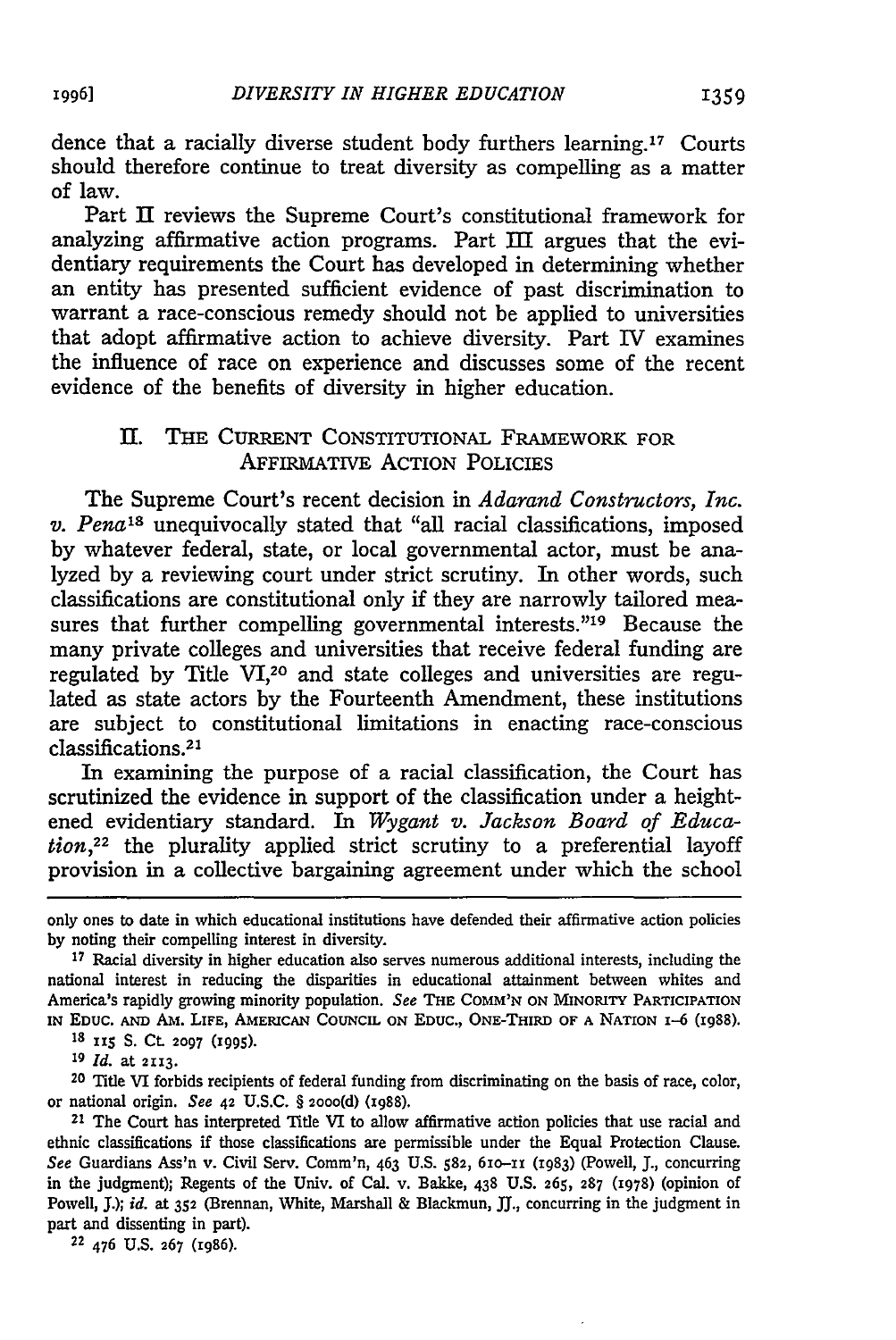board laid off nonminority teachers before minority teachers with less seniority.<sup>23</sup> The Court did not consider the school district's goal of reducing the effects of societal discrimination by providing role models for minority students to be a compelling interest.<sup>24</sup> Furthermore, the Court concluded that the school board's preferential layoff policy could not survive equal protection analysis unless the lower court found that the school district "had a *strong basis in evidence* for its conclusion that remedial action was necessary."25

The Court applied this "strong basis in evidence" standard in *City of Richmond v. J.A. Croson Co.,26* in which Richmond argued that it had adopted its race-based set-aside in order to remedy past discrimination against minority subcontractors.<sup>27</sup> In holding the program unconstitutional, the Court rejected the city's evidentiary showing of past discrimination on the grounds that the evidence failed to show particularized past discrimination by the city itself and thus left uncertain the scope of the proper local remedy.28 The Court noted that the testimony of the plan's proponents about racial discrimination inflicted in the "area, and the State, and around the nation" and congressional findings of "nationwide discrimination in the construction industry" were insufficiently probative of discrimination in Richmond.<sup>29</sup> Finally, the Court strongly eschewed as "unprecedented" Justice Marshall's suggestion that findings of discrimination could be adopted from other jurisdictions.<sup>30</sup>

The Court thus appears committed to scrutinizing the evidence presented in support of racial classifications closely and requiring, at least when the goal of the affirmative action scheme is remedial, a "strong basis in evidence." In light of these evidentiary requirements, how should courts review evidence of a university's interest in diversity?

## III. THE PROPER EVIDENTIARY FRAMEWORK FOR REVIEWING THE COMPELLING NATURE OF DIVERSITY IN HIGHER EDUCATION

In applying the "strong basis in evidence" standard for establishing past discrimination, the Court has adopted two requirements: the institution must make a particularized showing of past discrimination (which demonstrates the necessity for remedial action), and this show-

<sup>&</sup>lt;sup>23</sup> See id. at 270-73 (plurality opinion).

<sup>24</sup> *See id.* at 2 74-76.

*<sup>25</sup> Id.* at 277 (emphasis added). The Court did not reach the question whether the school district had a strong basis in evidence for its past discrimination. *See id.* at 278-84.

<sup>26 488</sup> U.S. 469 (1989).

<sup>27</sup> *See id.* at 498-soo.

<sup>28</sup>*See id.* at 498, sos. 29 ld. at soo, 504. 30 *See id.* at sos.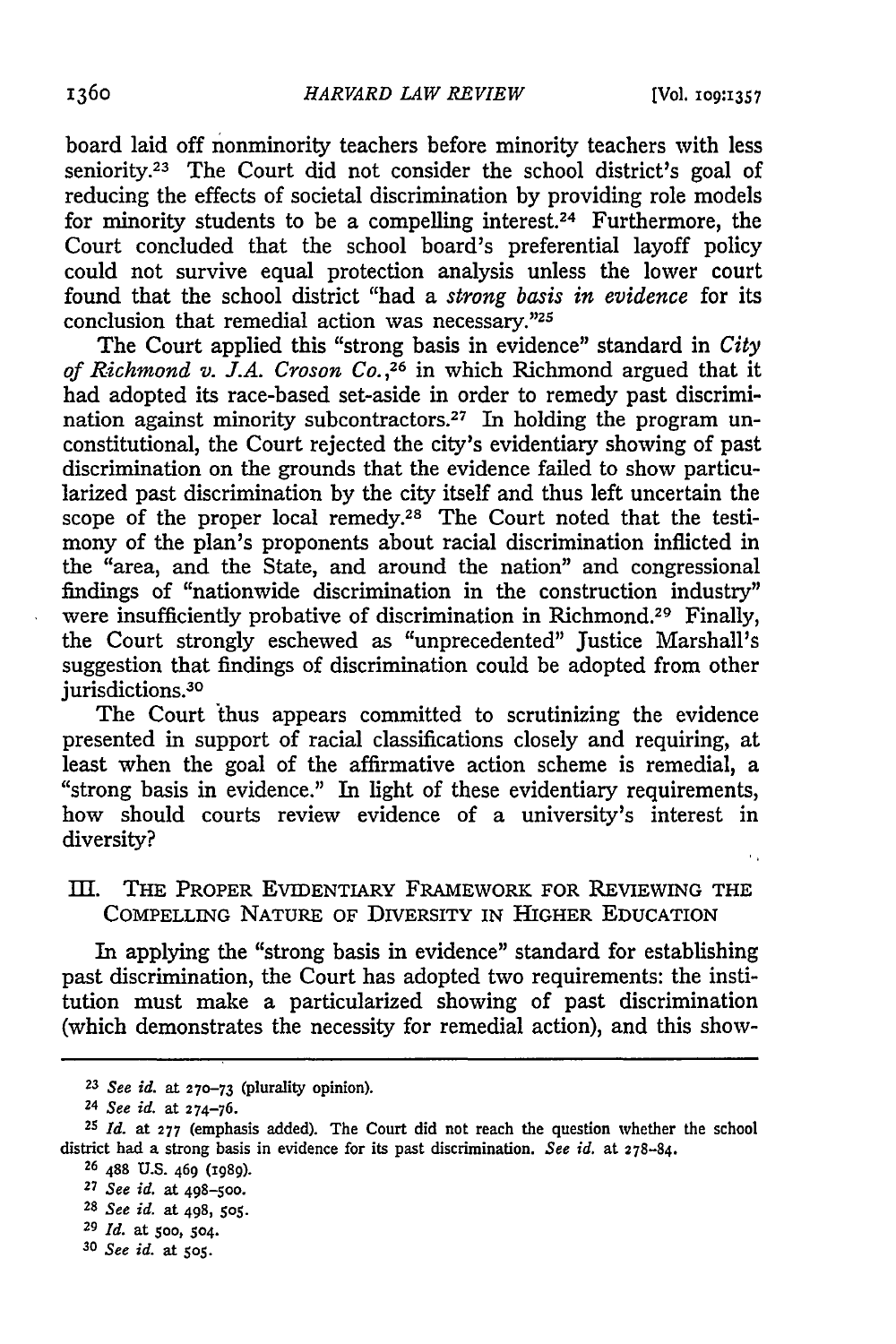ing must establish a limit to the scope and duration of race-conscious decisionmaking. 31

These evidentiary requirements should not be applied to universities that seek to achieve the future benefits of a diverse student body. Certainly, "[t]he point of carefully examining the interest asserted by the government in support of a racial classification, and the evidence offered to show that the classification is needed, is precisely. to distinguish legitimate from illegitimate uses of race in governmental decisionmaking."32 Nevertheless, the application of the Court's evidentiary requirements for present effects of past discrimination is not necessary to guarantee careful examination of the proffered interest.

If the Court's adoption of strict scrutiny is not to be "strict in theory but fatal in fact,<sup>33</sup> the Court's evidentiary requirements must be sensitive to the nature of the interest considered. The benefits of diversity are the result of interactions between individuals. Although the educational community has heralded diversity's benefits, current social science methods do not provide definitive measurements. Therefore, if courts did require universities to prove that diversity furthers learning, courts would be making a substantive choice that higher educational institutions cannot pursue diversity.

Rather than preventing universities from seeking the educational benefits of diversity, courts should find the testimony of educators sufficient to establish these benefits. Educators have sufficient day-to-day interaction with the educational process to provide the careful examination the Court seeks. Their testimony is particularly vital and persuasive in light of the Court's protection of academic freedom. "The courts should intrude no further into the educational process, of which admissions is an integral part, than is absolutely necessary in order to assure that constitutional principles are guaranteed."34 Therefore, in the context of diversity in higher education, a court's interpretive framework for the application of the "strong basis in evidence" standard<sup>35</sup> should be informed by the nature of diversity and the First Amendment interest in academic freedom.

<sup>3</sup>l *See id.* at 497-505.

<sup>32</sup> Adarand Constructors, Inc. v. Pena, II5 S. Ct 2097, 2II3 (1995).

*<sup>33</sup> Id.* at 2II7 (quoting Fullilove v. Klut2nick, 448 U.S. 448, 519 (1g8o) (Marshall, J., concurring)).

<sup>34</sup> Winton W. Manning, *The Pursuit of Fairness in Admissions to Higher Education, in* THE CARNEGIE COUNCIL ON POLICY STUDIES IN HIGHER EDUCATION: A SUMMARY OF REPORTS AND RECOMMENDATIONS 381, 384 (1980) [hereinafter THE CARNEGIE COUNCIL ON POLICY STUDIES IN HIGHER EDUCATION].

*<sup>35</sup>* In light of the Court's application of strict scrutiny to all racial classifications and its indication that a careful examination of the interest asserted is necessary to distinguish legitimate and illegitimate uses of race-conscious decisionmaking, the Court is likely to apply this evidentiary standard to all race-conscious measures.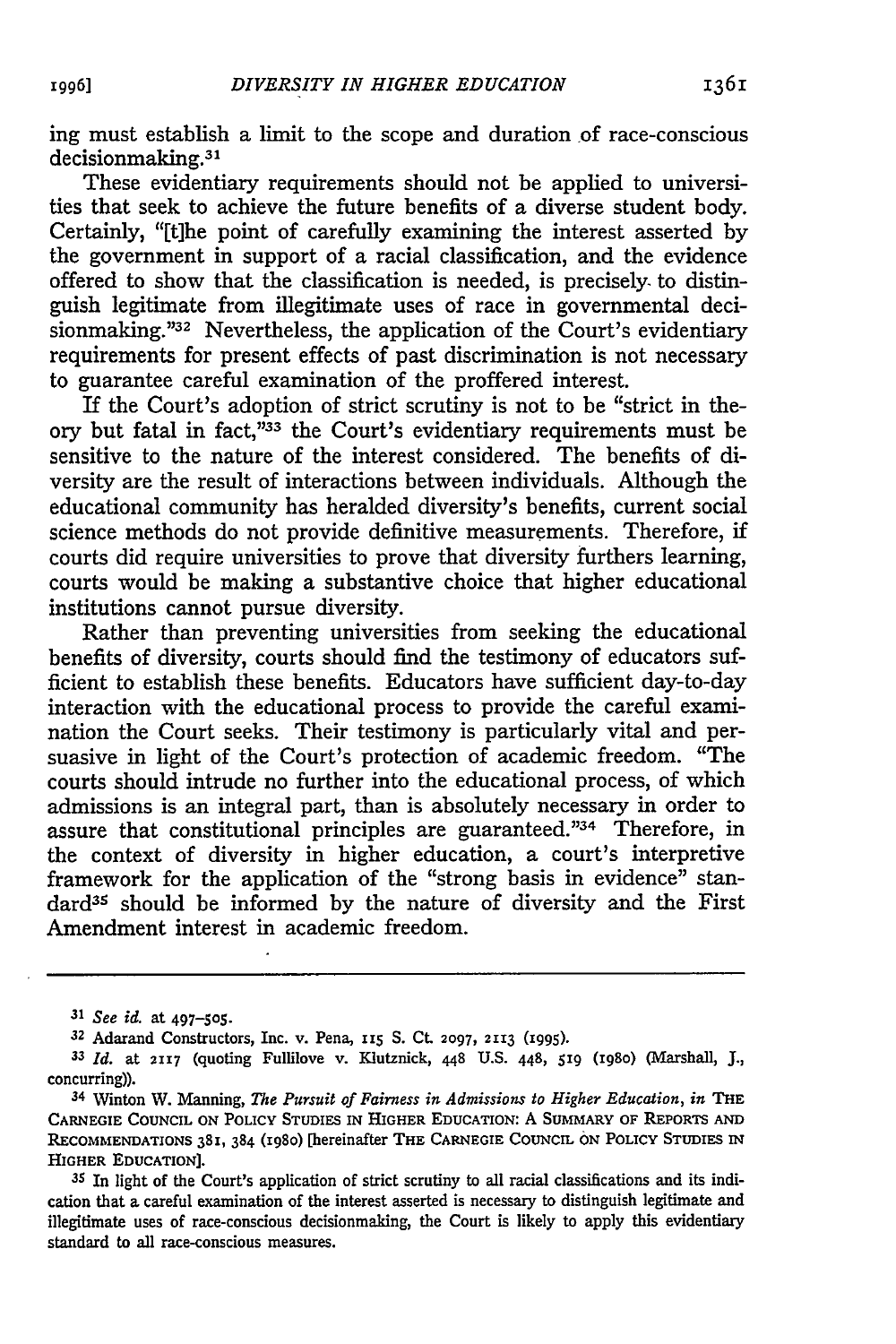#### *A. The Nature of Diversity*

The nature of a university's interest in a diverse student body renders the Court's evidentiary requirements for demonstrating past discrimination inapposite to affirmative action admissions policies instituted in pursuit of diversity. The benefits of diversity are the result of interpersonal interactions that cannot be quantified or verified by scientific proof. Such benefits do not accrue every day to every student and may even go undetected by the students and participants involved. Therefore, a university would face insurmountable obstacles if it had to "prove" the benefits of diversity using current methodologies. For example, sociologists confront tremendous difficulties in evaluating the impact of any factor, including diversity, on students in higher education.<sup>36</sup> These difficulties include the problem of separating the influence of students' backgrounds from the impact of college experiences on college outcomes.<sup>37</sup> Although researchers can draw "causal inferences" from correlational data, studies cannot *prove* that any one college experience or environmental factor causes a particular result.38 Therefore, although research demonstrates a positive correlation between diversity and learning,39 research cannot prove that diversity furthers learning.

#### *B. A Particularized Showing*

Unlike the defenders of affirmative action policies that attempt to remedy past discrimination, a university should not be required to make a particularized showing that diversity furthers learning<sup>40</sup> at its institution.41 First, whereas the necessity for a remedy addressing the present effects of past discrimination by an institution may depend on the extent of that discrimination, the value of diversity is not dependent upon the unique behavior of particular individuals a\_t an institution. Rather, the increased learning that occurs through diversity is

38 AsTIN, *supra* note 6, at xv-xvi; *see also* KENNETH A. FELDMAN & THEODORE M. NEW· COMB, THE IMPACT OF COLLEGE ON STUDENTS 48-49 (1994) ("College impacts have not been documented directly but only inferred from observed freshman-senior differences.").

39 *See infra* p. 1373.

<sup>36</sup> *See, e.g.,* ALEXANDER \V. AsTIN, ASSESSMENT FOR EXCELLENCE: THE PHILOSOPHY AND PRACTICE OF AsSESSMENT AND EVALUATION IN HIGHER EDUCATION 81 (1993); HOWARD R. BOWEN, INvESTMENT IN LEARNING: THE INDIVIDUAL AND SOCIAL VALUE OF AMERICAN HIGHER EDUCATION 22-29 (1977); ERNEST T. PASCARELLA & PATRICK T. TERENZINI, HOW COLLEGE AFFECTS STUDENTS: FINDINGS AND INSIGHTS FROM TWENTY YEARS OF RESEARCH 565-66, 657-91 (1991).

<sup>37</sup> *See* PASCARELLA & TERENZINI, *supra* note 36, at 658-59.

<sup>40</sup> However, a court will inquire whether the university in fact seeks to attain the benefits of a diverse student body. *See, e.g.,* McDonald v. Hogness, 598 P.2d 707, 713 n.8 (Wash. 1979).

<sup>41</sup> In a nonuniversity context, the Fourth Circuit required Charlotte, North Carolina, to demonstrate that it had a particularized need for diversity. *See* Hayes v. North State Law Enforcement Officers Ass'n, 10 F.3d 207, 214-15 (4th Cir. 1993).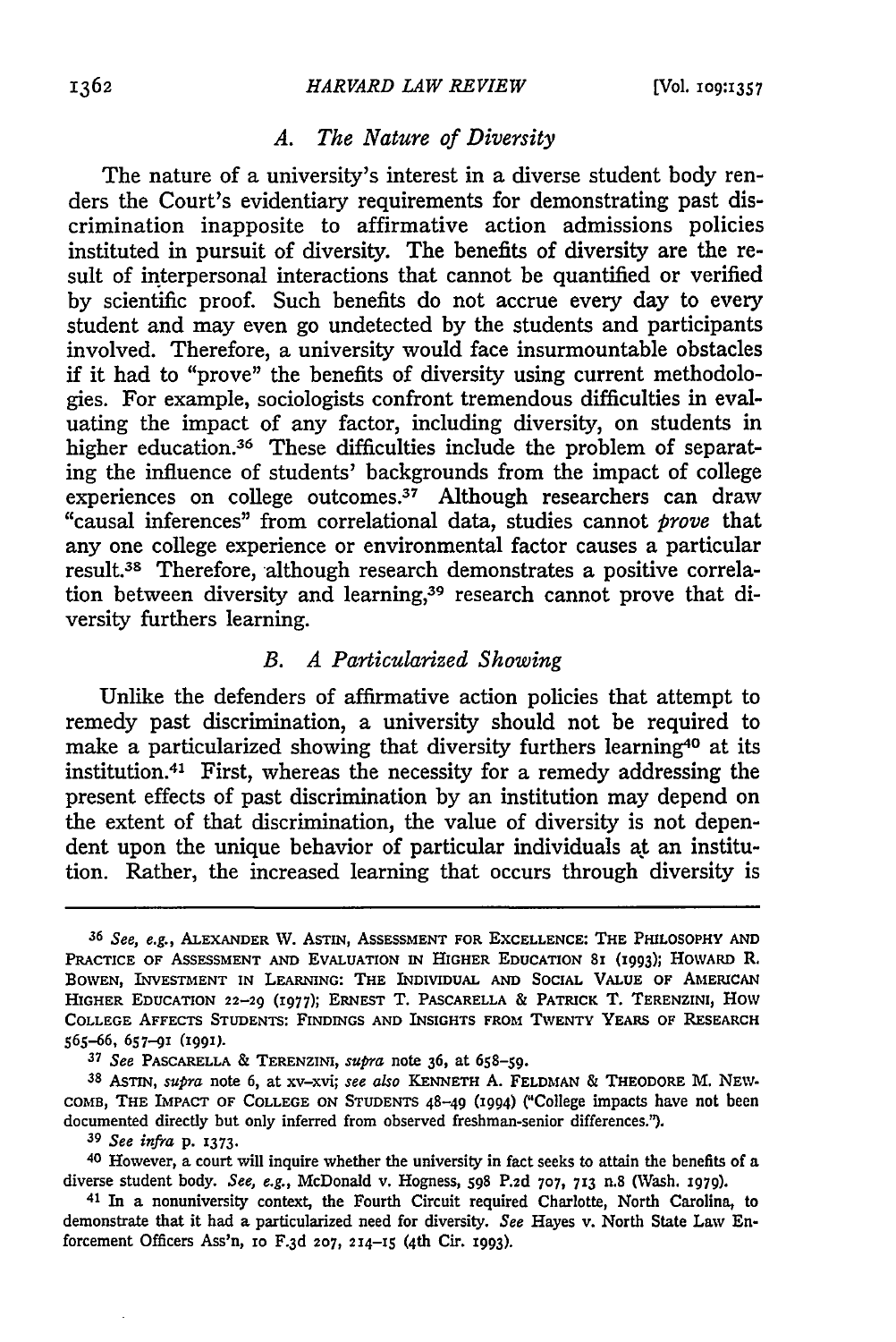rooted in the overall interaction of individuals across differences.<sup>42</sup> Second, a particularized showing requirement could produce anomalous results. Some universities might be unable to pursue diversity simply because they lack sufficient resources to prove that diversity furthers learning.43 Also, the requirement of a particularized showing would inappropriately divert the scarce resources of our nation's educational institutions<sup>44</sup> to proving the benefits of diversity. Finally, if a court required an institution to produce particularized evidence of the benefits of diversity, the very empirical studies produced as a result might be unreliable. The commencement of such studies in connection with affirmative action litigation is likely to distort the results. Educational specialists have noted that "[r]esearch on diversity is by its nature sensitive, prone to undetected bias, and open to multiple interpretations."45 Therefore, the Court's present refusal to rely on evidentiary findings drawn from other jurisdictions<sup>46</sup> is inappropriate in a case concerning diversity in higher education.

#### *C. Limited in Scope and Duration*

The Court has also required that institutions use particularized findings of past discrimination to limit the scope and duration of raceconscious decisionmaking.47 This requirement ensures that the relief adopted seeks to redress the precise injury complained of rather than to justify race-conscious decisionmaking "limitless in scope and duration."48 Although the Court has sought to limit the scope of remedial affirmative action programs, a university's interest in racial diversity should embrace the interaction of all races. Therefore, a university should exclude from its affirmative action program only those applicants whose race is adequately represented without affirmative action.

48 *ld.* at 498.

<sup>42</sup> Justice Powell implicitly recognized this fact in *Bakke,* in which he drew upon statements from educators at different institutions. *See* Regents of the Univ. of Cal. v. Bakke, 438 U.S. 265, 3I6-I8 (I978) (opinion of Powell, J.). Similarly, in *Hopwood* the district court accepted testimony from deans of various law schools on the institutional value of a diverse student body. *See* Hopwood v. Texas, 86I F. Supp. 55I, 57I (W.D. Tex. I994), *rev'd,* No. 94-50664, I996 WL I20235 (5th Cir. Mar. IS, I996).

<sup>43</sup> Furthermore, "[i]nstitutions find it difficult to invest scarce time and resources on such volatile and agonizing issues at any time and especially now when the fundamental instruction, research, and public services of colleges and universities are being challenged." Marsha J. Hirano-Nakanishi, *Methodological Issues in the Study of Diversity in Higher Education, in* STUDYING DIVERSITY IN HiGHER EDUCATION 63, 65 (Daryl G. Smith, Lisa E. Wolf & Thomas Levitan eds., I994) (hereinafter STUDYING DIVERSITY].

<sup>44</sup> *See* Patrick M. Callan, *Government and Higher Education, in* HIGHER LEARNING IN AMERICA: 1980-2000, at 3, II-I3 (Arthur Levine ed., I993) [hereinafter HIGHER LEARNING IN AMERICA].

<sup>45</sup> Daryl G. Smith, Lisa E. Wolf & Thomas Levitan, *Introduction to Studying Diversity: Lessons From the Field, in* STUDYING DIVERSITY, *supra* note 43, at I, 5·

<sup>46</sup> *See* City of Richmond v. J.A. Croson Co., 488 U.S. 469, 505 (1989).

<sup>47</sup> *See id.* at 497-98.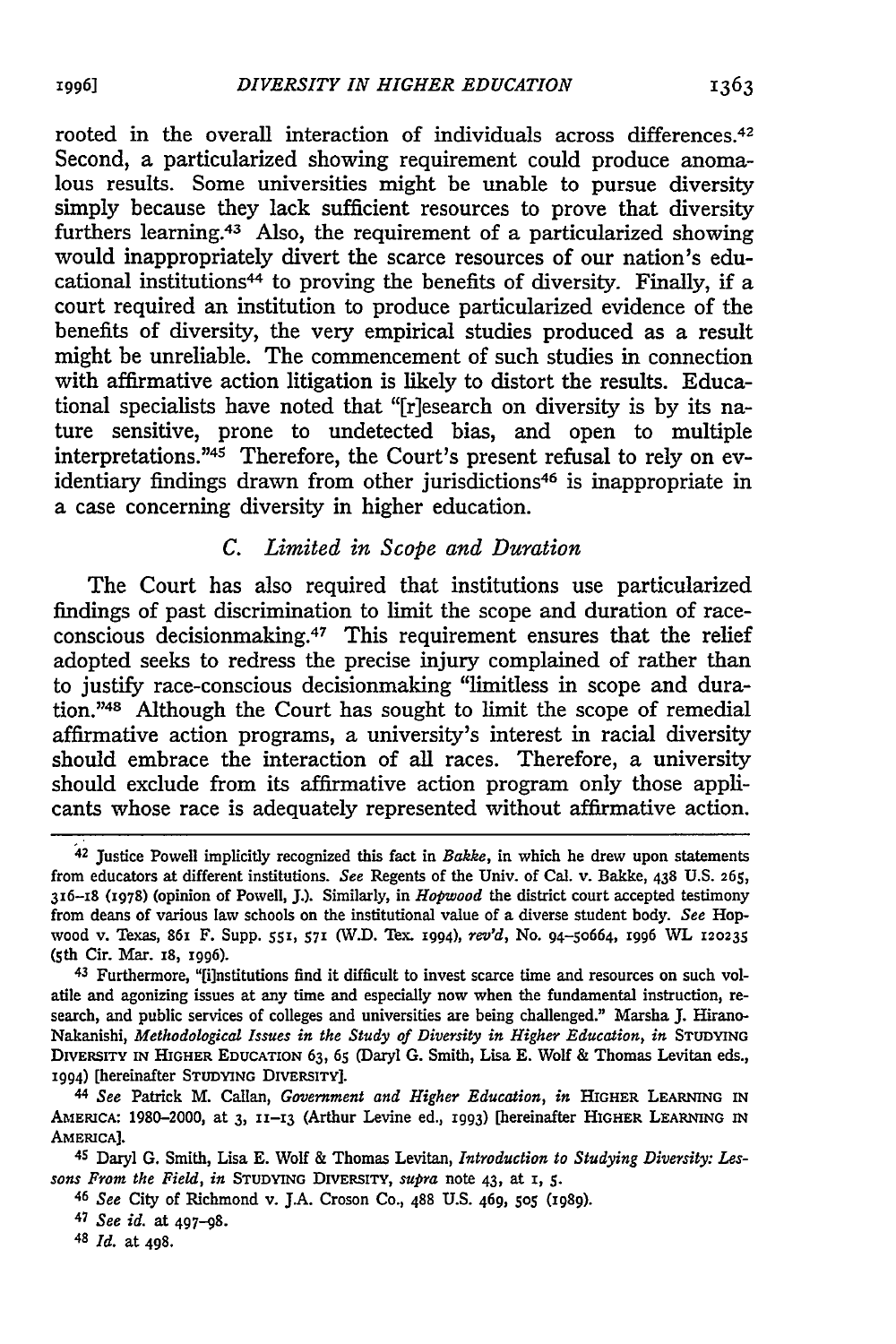In addition, a university's pursuit of learning is everlasting; therefore, if the Court accepts the opinion of educators that diversity furthers learning, race-conscious decisionmaking should be permitted as long as race-blind decisionmaking is not achieving diversity. The pursuit of diversity would remain a compelling interest until race is no longer a powerful influence on individual experiences (or is no longer sufficiently salient that its inclusion in education furthers learning). Clearly this day has not arrived.49

# *D. The Testimony of Educators*

Because diversity in higher education is not susceptible to direct proof, courts must rely on the testimony of educators regarding the benefits of diversity. Educators have witnessed firsthand the benefits that diverse student bodies bring to their educational institutions over time. Such individuals are extremely knowledgeable about the learning process and the complexity of its functioning inside and outside of the classroom.

The Court's protection of academic freedom recognizes the experience and expertise of educators on academic matters and the corresponding deference due their opinions. Academic freedom in higher education protects two distinct, and sometimes conflicting, interests. First, academic freedom encompasses the First Amendment rights of "teachers and students [who] must always remain free to inquire, to study and to evaluate, to \_gain new maturity and understanding. *"5°*  Second, academic freedom protects "autonomous decisionmaking by the academy itself."<sup>51</sup> Although these two theories of academic freedom are often in conflict, the intimate connection between them is evident in Justice Powell's oft-quoted discussion in *Bakke* of the '"four essential freedoms' of a university - to determine for itself on academic grounds who may teach, what may be taught, how it shall be taught, and who may be admitted to study." $52$  In recognizing both forms of academic freedom, the Court has attempted to protect "the atmosphere of 'speculation, experiment and creation' ... so essential to the quality of higher education."53 Individual and institutional academic freedom are closely related because interference in institutional

<sup>49</sup> Although many would argue that this day will never arrive, *see, e.g.,* MICHAEL OMI & HOWARD \VINANT, RACIAL FORMATION IN THE UNITED STATES: FROM THE 19605 TO THE 1990s, at 5 (2d. ed. 1994) {"Race will *always* be at the center of the American experience.'?, or should never arrive, *see, e.g.,* T. Alexander Aleinikoff, *A Case for Race-Consciousness,* 91 COLUM. L. REv. I06o, 1062 (I99I), a judicial declaration of its arrival is not inconceivable.

*so* Keyishian v. Board of Regents of the Univ. of N.Y., 385 U.S. 589, 603 (1967) (quoting Sweezy v. New Hampshire, 354 U.S. 234, 250 (I957)).

<sup>51</sup> Regents of the Univ. of Mich. v. Ewing, 474 U.S. 214, 226 n.12 (1985).

*<sup>5</sup>2* Regents of the Univ. of Cal. v. Bakke, 438 U.S. 265, 312 (1978) (opinion of Powell, J.) (quoting *Sweezy,* 354 U.S. at 263 (Frankfurter, J., concurring in the result)).

*<sup>53 /</sup>d.* at 312 (quoting *Sweezy,* 354 U.S. at 263 (Frankfurter, J., concurring in the result)).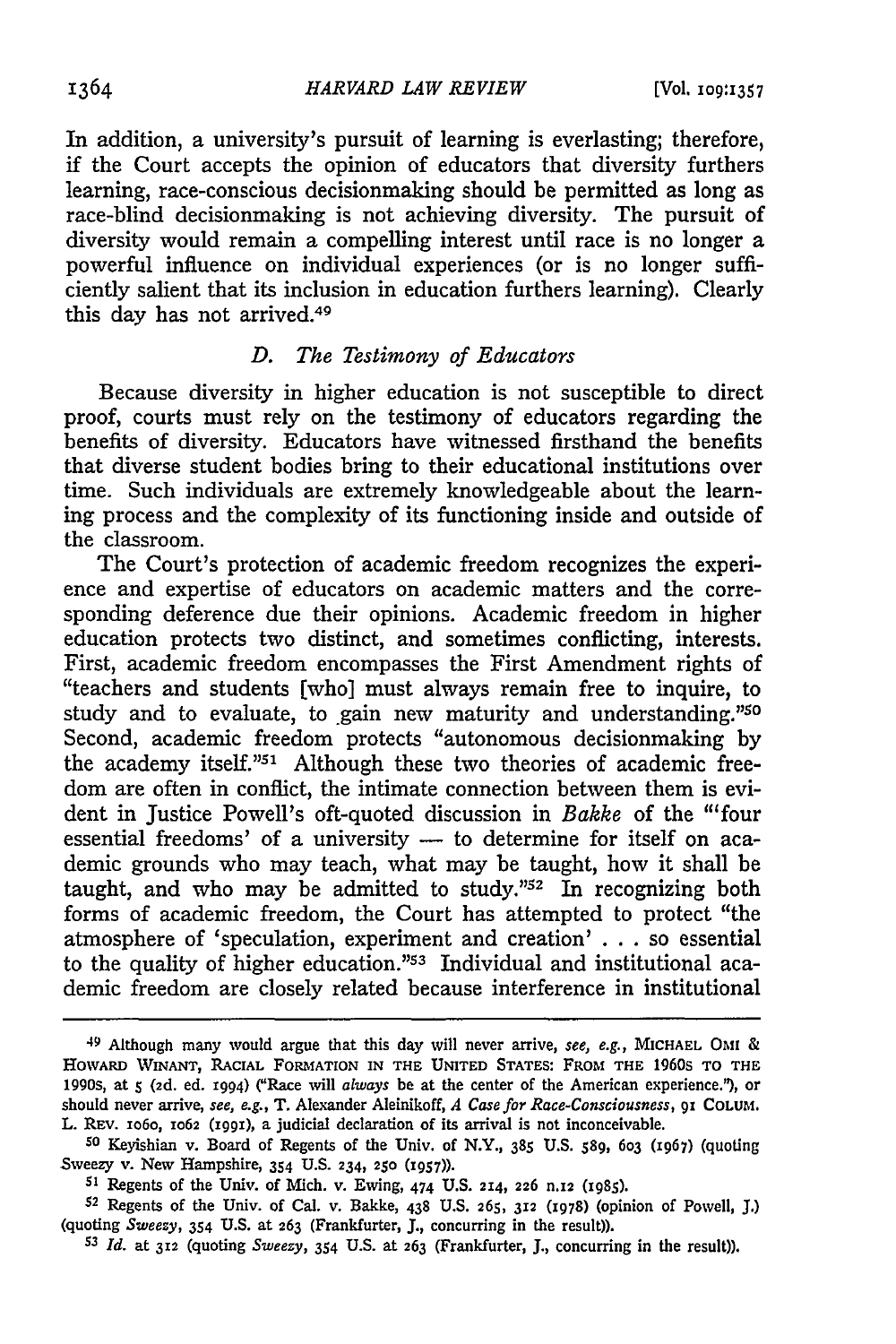academic freedom could impair individuals' ability to engage in protected intellectual pursuits.

However, this "principle of respect for legitimate academic decisionmaking<sup>"54</sup> is not absolute. As Justice Powell admonished in *Bakke,* "[a]lthough a university must have wide discretion in making the sensitive judgments as to who should be admitted, constitutional limitations protecting individual rights may not be disregarded."<sup>55</sup> For example, in *University of Pennsylvania v. Equal Employment Opportunity Commission,56* the Court rejected the University of Pennsylvania's assertion in a Title VII case that academic freedom necessitated the continued confidentiality of peer review materials.<sup>57</sup>

Nevertheless, the Court has repeatedly stated that it will not interfere in those decisions it considers "academic." For instance, even as it rejected the University of Pennsylvania's academic freedom claim, the Court took pains to underscore the "principle of respect for legitimate academic decisionmaking."58 The Court noted that, unlike the University of California in *Bakke,* the University of Pennsylvania did not claim that considerations of race, sex, and national origin constituted "academic grounds" for choosing professors. *<sup>59</sup>*

Since *Bakke,* the Supreme Court has emphasized that academic decisions are subject only to a "narrow avenue of judicial review."60 Although academic institutions' disciplinary decisions are properly subject to judicial review, $61$  the Court has noted that judges must remain cognizant of the "importance of avoiding second-guessing of legitimate academic judgments."62 Judges are not equipped to secondguess the substance of academic decisions because such decisions "require 'an expert evaluation of cumulative information and [are] not readily adapted to the procedural tools of judicial or administrative decisionmaking. '"63

A university's admissions decision is an example of such an academic decision. Students are admitted on the basis of the university's assessment of their ability to contribute to the fulfillment of the institution's mission.64 Such decisions consider a variety of objective and nonobjective factors, including test scores, intellectual pursuits, and

59 *Id.* at 198 n.7.

- 61 *See* Board of Curators of the Univ. of Mo. v. Horowitz, 435 U.S. 78, 85-91 (1978).
- <sup>62</sup>*University of Pa.,* 493 U.S. at rgg.
- 63 *Ewing,* 474 U.S. at 226 (quoting *Horowitz,* 435 U.S. at go).

<sup>64</sup>*See* BOWEN, *supra* note 36, at 15; Richard H. Fallon, Jr., *To Each According to His Ability, From None According to His Race: The Concept of Merit in the Law of Antidiscrimination,* 6o B.U. L. REv. 815, 872 (1980).

<sup>54</sup> University of Pa. v. EEOC, 493 U.S. 182, 199 (1990) (emphasis omitted).

*<sup>55</sup> Bakke,* 438 U.S. at 314 (opinion of Powell, J.).

<sup>56 493</sup> U.S. 182 (1990).

<sup>57</sup>*See id.* at 199-201.

*<sup>58</sup> Id.* at 199.

<sup>60</sup> Regents of the Univ. of Mich. v. Ewing, 474 U.S. 214, 227 (1985).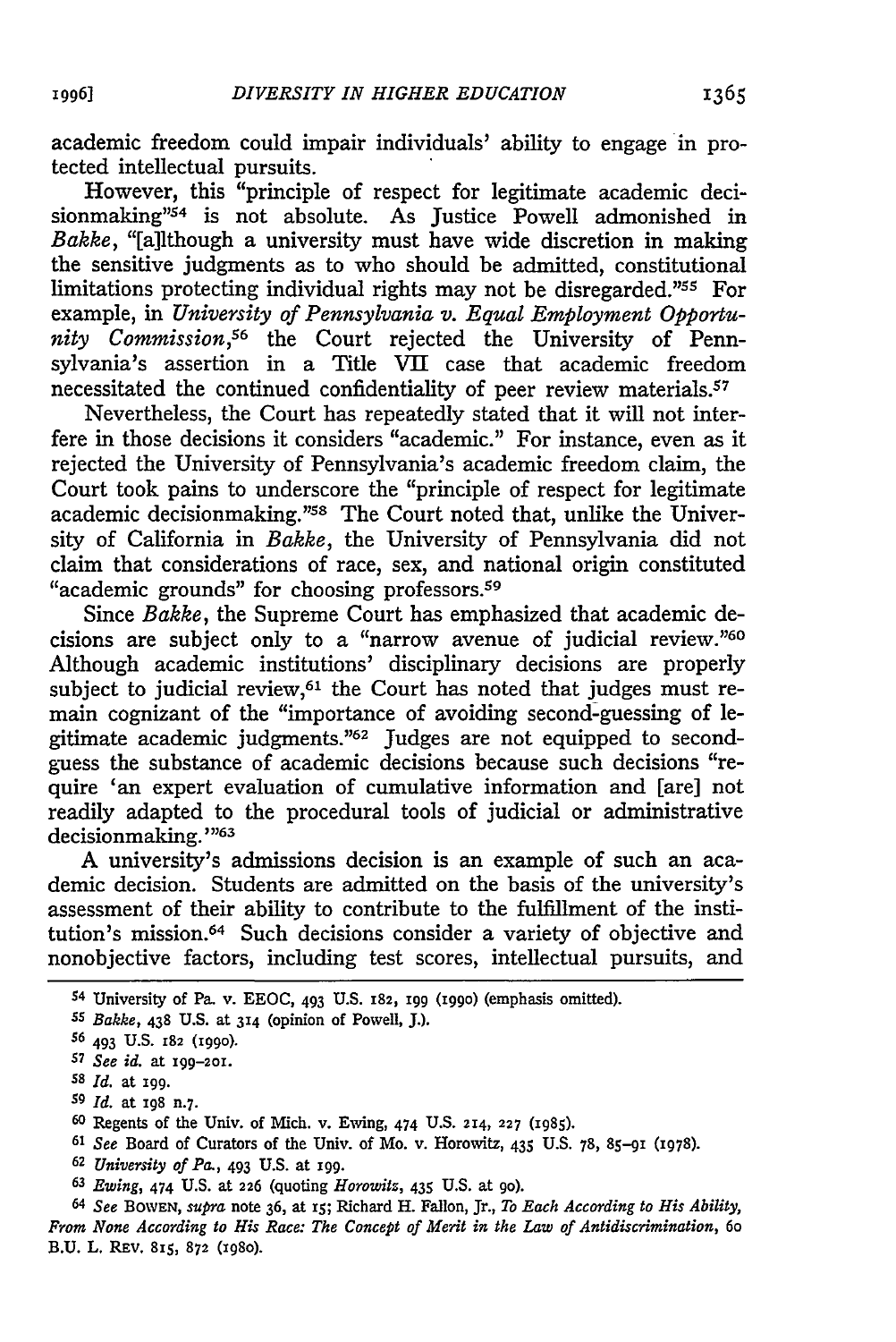potential contributions to society. The complexity and subjectivity of the admissions process thus require academic judgments to which courts should defer.6s

#### IV. THE CONTRIBUTION OF RAciAL DIVERSITY TO HIGHER EDUCATION

In light of the evidentiary framework that courts should use when considering whether diversity is a compelling interest in higher education, what contribution does racial diversity make to higher education? To answer this question, this Part examines the influence of race on experience and perspective to demonstrate how racial diversity contributes to the mission of higher education.

# *A. The Impact of Race on Experience and Perspective*

In American society, race<sup>66</sup> powerfully influences an individual's life experiences.<sup>67</sup> Career attainment,<sup>68</sup> neighborhood composition,<sup>69</sup> family structure,<sup>70</sup> and personal associations<sup>71</sup> vary across different

66 An exploration of the meaning of race is beyond the scope of this Note; however, numerous sources have addressed this issue. *See, e.g.,* Saint Francis College v. Al-Khazraji, 481 U.S. 604, 613 (1987) (holding that 42 U.S.C. § 1981 prohibits discrimination against a person "because he or she is genetically part of an ethnically and physiognomically distinctive sub-grouping of *homo sapiens");* United States v. Bhagat Singh Thind, 261 U.S. 204, 215 (1923) (asserting that the physical characteristics of Hindus readily distinguish them from whites and that "the great body of our people instinctively ... reject the thought of their assimilation"); Christopher A. Ford, *Administering Identity: The Determination of "Race" in Race-Conscious Law,* 82 CAL. L. REv. 1231, 1239-40 (1994) (explaining the indeterminacy of racial classifications).

67 *See, e.g.,* Aleinikoff, *supra* note 49, at to66-72; Paul Brest & Miranda Oshige, *Affirmative Action for Whom?,* 47 STAN. L. REv. 855, 862 (1995).

68 *See, e.g.,* THE AsiAN AMERICAN ALMANAC: A REFERENCE WORK ON ASIANS IN THE UNITED STATES 507 (Susan Gall ed., 1995); FEDERAL GLASS CEILING COMM'N, GOOD FOR BUS!· NESS: MAKING FULL USE OF THE NATION'S HUMAN CAPITAL 19 (1995) (reporting that executives, managers, and administrators in business services are disproportionately white).

69 *See* Robert D. Bullard & Charles Lee, *Racism and American Apartheid, in* RESIDENTIAL APARTHEID: THE AMERICAN LEGACY I, I (Robert D. Bullard, J. Eugene Grigsby, III & Charles Lee eds., I994).

70 *See* FRANK D. BEAN & MARTA TIENDA, THE HISPANIC POPULATION OF THE UNITED STATES 203 (1987); ANDREW HACKER, TWO NATIONS: BLACK AND WHITE, SEPARATE, HOSTILE, UNEQUAL 24I (Ballantine Books 1995) (1992); Cardell K. Jacobson, *Introduction and Overview, in* AMERICAN FAMILIES: ISSUES IN RACE AND ETHNICITY I, 3 (Cardell K. Jacobson ed., 1995).

<sup>71</sup>*See* Glenn Loury, *The Saliency of Race, in* SECOND THOUGHTS ABOUT RACE IN AMERICA 75, 75 (Peter Collier & David Horowitz eds., I991) ("And, in our own lives, in the sphere of

<sup>65</sup> One repeated objection to this academic freedom argument is that, taken to its extreme, it could be employed by an institution arguing for homogeneity. *See* Kent Greenawalt, *The Unresolved Problems of Reverse Discrimination,* 67 CAL. L. REv. 87, 124-25 (1979). If certain institutions with nondiverse student bodies, such as all women's colleges, further "the robust exchange of ideas," whether these institutions could successfully invoke academic freedom to protect the pursuit of such student body compositions remains an open question. *See, e.g.,* Julius Stone, *Equal Protection in Special Admissions Programs: Forward from* Bakke, 6 HASTINGS CaNST. L.Q. 719, 747-48 (1979) (arguing that only admissions policies that seek diversity as a means to promote the "robust exchange" of ideas are protected by the First Amendment).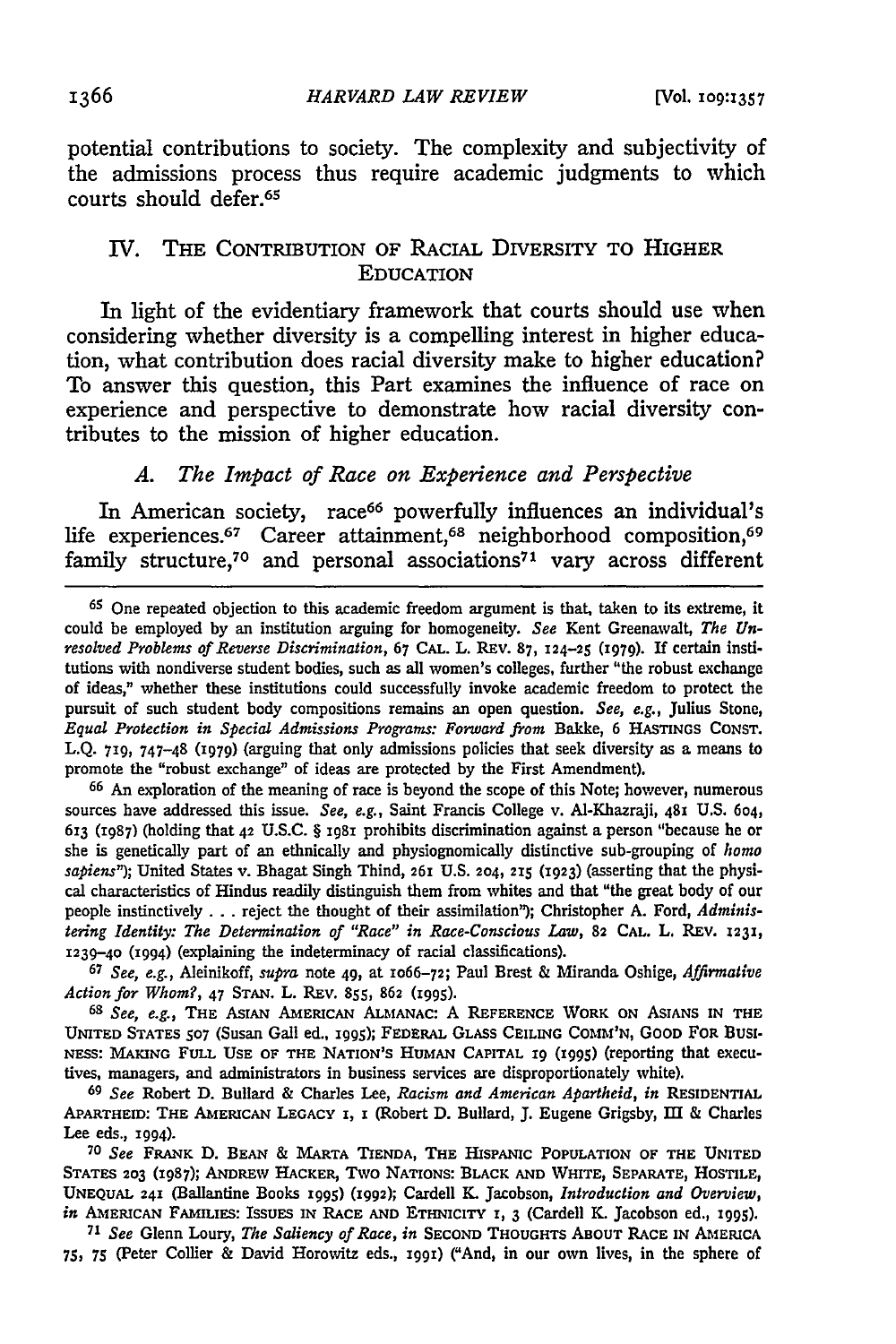races. "[A]t the level of experience, of everyday life, race is an almost indissoluble part of our identities."72 The abundant testimony of individuals73 and numerous studies have documented this reality. For example, a I99I study of the purchase prices obtained at retail car dealerships revealed that, even after controlling for bargaining patterns, black females paid three times the markup charged to white males and black men paid more than twice the markup charged to white males.74 The results of this experiment and others "illuminate the minute, day-to-day interactions within which racial dynamics are played out in individual lives."75

The influence of race on experience is not confined to racial minorities  $-$  it extends to whites as well.<sup>76</sup> Whites often underestimate the impact of their race and the race of others. 77 "To be born white is to be free from confronting race on a daily, personal, interaction-by-interaction basis."78 The experiences of whites in America are qualitatively different from those of nonwhites.<sup>79</sup> For example, whites and blacks generally view race relations in America in very different terms: whites point to the continuing decline of racial discrimination, whereas blacks continue to be dismayed by racial barriers.<sup>80</sup> The positive value of

associations that define our personal identities, in our own social behavior, we make racial distinctions readily, daily, in terms of whom we befriend and whom we embrace.").

72 Michael Omi & Howard Winant, *On the Theoretical Concept of Race, in* RAcE, IDENTITY AND REPRESENTATION IN EDUCATION 3, 5 (Cameron McCarthy & Warren Crichlow eds., 1993); *see also* HACKER, *supra* note 70, at 53 (noting that for blacks in America "[t]he day-to-day aggravations and humiliations add up bit by bitter bit''); PASCARELLA & TERENZINI, *supra* note 36, at 166-68 (discussing recent research on black identity development).

*73 See, e.g.,* PATRICIA J. WILLIAMS, THE ALCHEMY OF RACE AND RIGHTS: DIARY OF A LAW PROFESSOR 56-57 (1991).

74 *See* Ian Ayres, *Fair Driving: Gender and Race Discrimination in Retail Car Negotiations,*  104 HARV. L. REv. 817, 823-24, 828 (1991).

75 jENNIFER L. HOCHSCHILD, RACE, CLASS, AND THE SOUL OF THE NATION: FACING UP TO THE AMERICAN DREAM  $116-17$  (1995) (summarizing experiments demonstrating that race often determines how individuals interact).

76 Because most white ethnics do not have readily distinguishable traits, they have been able to assimilate into the mainstream population. *See, e.g.,* United States v. Bhagat Singh Thind, 261 U.S. 204, 215 (1923) ("The children of English, French, German, Italian, Scandinavian, and other European parentage, quickly merge into the mass of our population and lose the distinctive hallmarks of their European origin.").

<sup>77</sup>*See* HACKER, *supra* note 70, at 10.

78 Aleinikoff, *supra* note 49, at 1066.

<sup>79</sup> See AMERICAN COMMITMENTS INITIATIVE, ASSOCIATION OF AM. COLLEGES AND UNIVS., AMERICAN PLURALISM AND THE COLLEGE CURRICULUM: HIGHER EDUCATION IN A DIVERSE DE-MOCRACY 4 (1995) [hereinafter AMERICAN PLURALISM] ("Those marked out by racial, ethnic, economic, or other forms of marginalized diversity have not had the same kinds of experience with United States society as those who identify with and are readily accepted by the dominant European-American cultural and socioeconomic communities."); *see also* Roger Wilkins, *Racism Has Its Privileges,* THE NATION, Mar. 27, 1995, at 409, 410 ("Blacks and whites experience America very differently. Though we often inhabit the same space, we operate in very different psychic spheres.").

80 *See* HOCHSCHILD, *supra* note 75, at 6o, 68.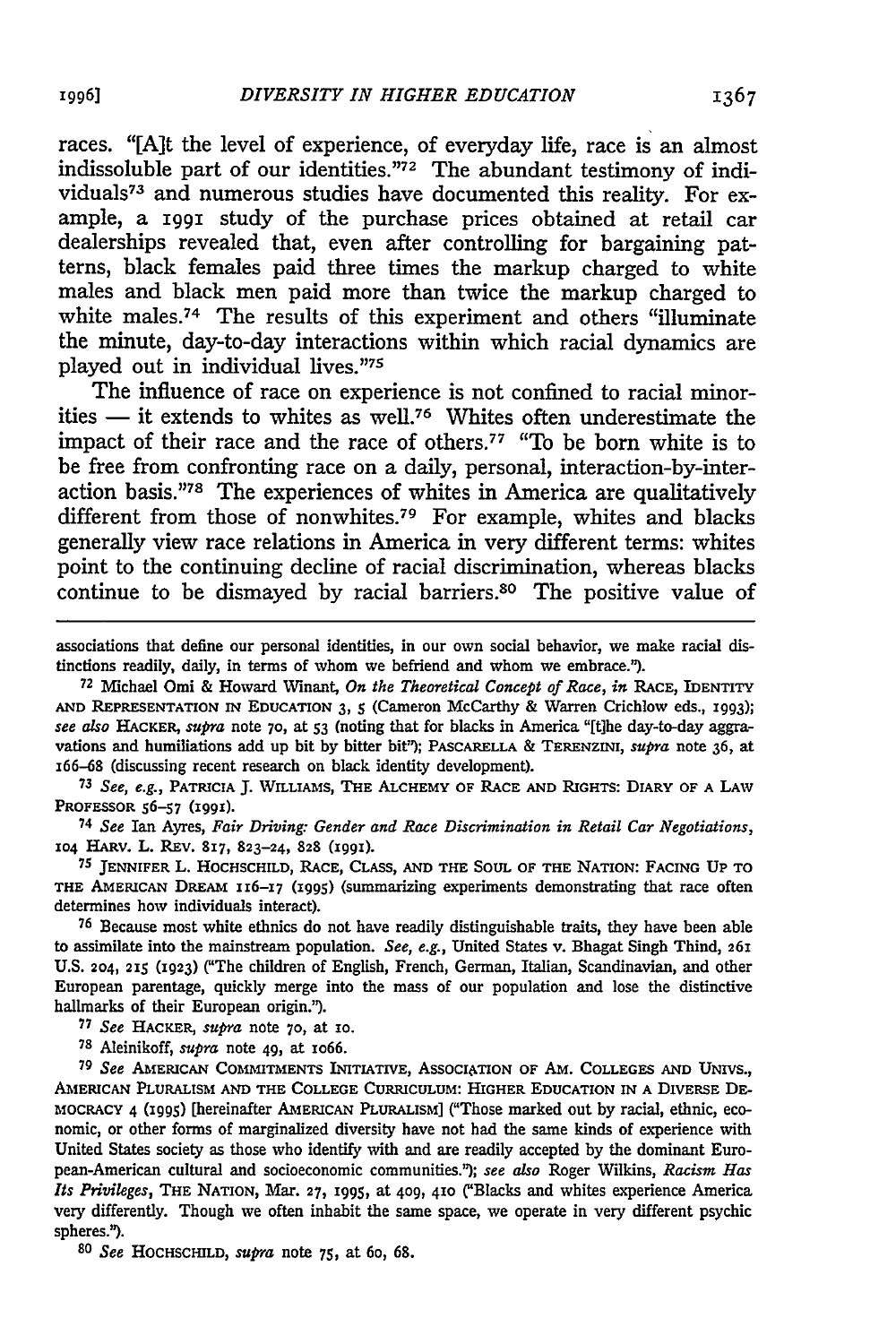whiteness to whites is demonstrated by the statements of white students who maintained that they would have to be compensated \$1 million dollars a year to give up their racial identities and become African-Americans for fifty years. 81

Some argue that the influence of race on experience is predominantly a phenomenon of the past. When individual experiences and interests do diverge, the argument goes, they tend to differ more along class lines than racial lines.82 Although powerful differences exist within races along class lines,<sup>83</sup> prosperity does not erase the impact of race in individuals' lives.<sup>84</sup> Members of the black middle and upper class repeatedly testify to the continuing impact of race.<sup>85</sup> "The Black elite experience race on an individual level  $\ldots$ . Despite their statuses, privileges, and successes, they [are] still Black in a racist society,"86 and must confront the daily realities of glass ceilings, alienation and isolation, and negative perceptions about blacks that delay or prevent professional progress.87 Consequently, the black professional class exists "as a group that has no real home - abandoned or ostracized by other blacks and resented or rejected by whites."88 Therefore, although individuals of any race may achieve economic success, "legal reforms brought about by the civil rights movement have not solved the problem of the color line."89

83 See HOCHSCHILD, *supra* note 75, at 60.

84 *See* DERRICK BELL, FACES AT THE BOTTOM OF THE WELL: THE PERMANENCE OF RACISM 6-7 (1992) ("[N]either professional status nor relatively high income protects even accomplished blacks from capricious acts of discrimination that may reflect either individual 'preference' or an institution's bias.").

85 *See, e.g.,* HocHSCHILD, *supra* note 75, at 93 ("Unlike whites, for whom socioeconomic status is closely associated with subjective quality of life, blacks do not express greater happiness or more satisfaction with their life as their economic position improves."); WILLIAMS, *supra* note 73<sup>1</sup> at 44-51 (1991) (describing how the author was barred from entering a clothing store in New York because she was black).

86 LOIS BENJAMIN, THE BLACK ELITE: FACING THE COLOR LINE IN THE TWILIGHT OF THE TWENTIETH CENTURY at xxiv (1991).

87 *See id.* at 13-14, 96-1n.

88 LAWRENCE 0. GRAHAM, MEMBER OF THE CLUB: REFLECTIONS ON LIFE IN A RACIALLY POLARIZED WORLD at xiv (1995).

89 Evelyn Hu-DeHart, *Rethinking America: The Practice and Politics of Multiculturalism in Higher Education, in* BEYOND A DREAM DEFERRED: MULTICULTURAL EDUCATION AND THE POLITICS OF EXCELLENCE 3, 6 (Becky W. Thompson & Sangeeta Tyagi eds., 1993) [hereinafter BEYOND A DREAM DEFERRED].

<sup>81</sup> *See* HACKER, *supra* note 70, at 35-36.

<sup>82</sup> *See, e.g.,* DINESH D'SOUZA, ILLIBERAL EDUCATION: THE POLITICS OF RACE AND SEX ON CAMPUS 231 (First Vintage Books 1992) (1991) ("[M]ost American students seem to display striking agreement on all the basic questions of life.'?; Richard A. Posner, *The* Bakke *Case and the Future of "Affirmative Action",* 67 CAL. L. REv. 171, 181 (1979) ("A light-skinned black of upper middle-class background may resemble a Southern European more than the latter resembles a Swede; more important, he may have experiences, values, aspirations, tastes, speech, and manners that are substantially the same as those of his white peers.").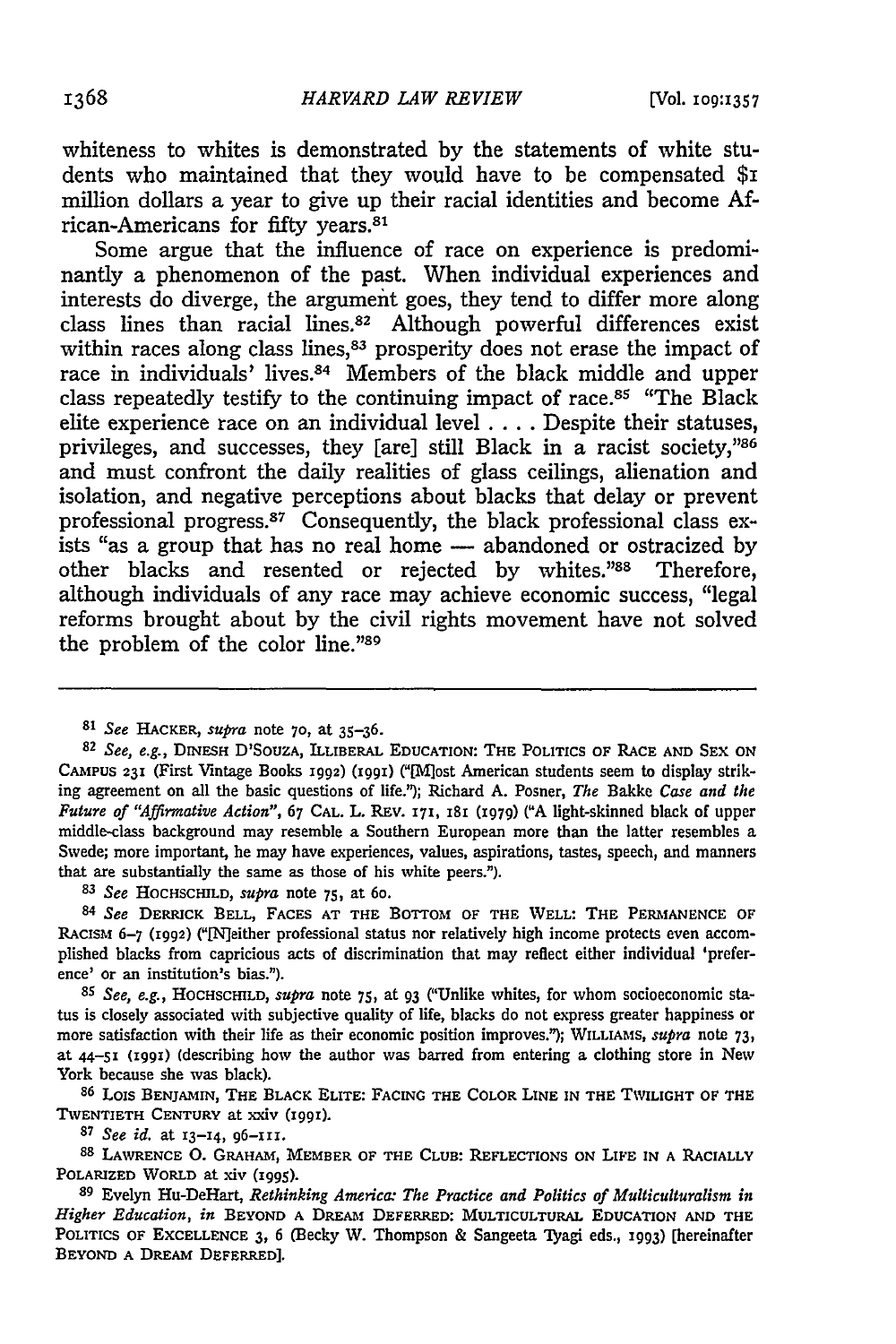Race also affects perspective. "[O]ne's own particular inheritances and experiences form an interpretive framework both for the construction of identity and for all further learning."<sup>90</sup> Numerous studies of jury behavior have illustrated that race influences jurors' viewpoints: "their life experiences condition their view of the evidence, and that view in turn influences their verdict."91 The O.J. Simpson trial is a recent example of the influence of race on interpretive framework. Blacks were more likely to believe the evidence of police misconduct, tampering, and racism presented in the O.J. Simpson trial.92 This trial is only one of many examples of the influence of race on individual perceptions. 93

#### *B. The Contribution of Racial Diversity to Higher Education*

In their selection processes, most universities seek to identify and enroll students "whose traits will be compatible with the programs and purposes of the institution."94 American colleges and universities serve a variety of functions, including teaching, research, and public service,<sup>95</sup> but the pursuit of these goals is united by a common process  $$ learning. 96 To determine who will best contribute to this common process, institutions dealing with a large volume of applications often use proxies. "Inevitably, applicants for admission must be treated as partial persons, as repositories of formal credentials."97 Most colleges seek to evaluate applicants on the basis of numerous factors, such as standardized test scores, character, and social responsibility.<sup>98</sup> After an admissions committee identifies candidates who meet the minimal

91 DERSHOWITZ, *supra* note 90, at II3.

<sup>92</sup>*See id.* at II3-14.

*93* Some commentators argue that race does not further diversity because race is not a good proxy for different viewpoints. *See* Kennedy, *supra* note 8, at 775. However, proponents of diversity do not argue that racial minorities contribute a particular position on a particular issue; rather, they claim that individuals from different races contribute a viewpoint informed by a variety of racial experiences.

94 BOWEN, *supra* note 36, at 15.

95 *See* ASSOCIATION OF AM. COLLEGES, INTEGRITY IN THE COLLEGE CURRICULUM 4 (1985); BOWEN, *supra* note 36, at 7-8; ERNEST L. BOYER & FRED M. HECHINGER, HIGHER LEARNING IN THE NATION'S SERVICE 13 {I98I)j Kenneth D. Benne, *The Idea of a University in I965, in*  THE UNIVERSITY IN THE AMERICAN FUTURE I, 8 (Thomas B. Stroup ed., I966); Calvin B.T. Lee, *Whose Goals for American Higher Education?, in* WHOSE GOALS FOR AMERICAN HIGHER EDU-CATION? I, 4 (Charles G. Dobbins & Calvin B.T. Lee eds., I968).

96 *See* BOWEN, *supra* note 36, at 8; NATHAN M. PuSEY, THE AGE OF THE SCHOLAR: OBSER-VATIONS ON EDUCATION IN A TROUBLED DECADE I65 (I963); RUDOLPH H. WEINGARTNER, UN-DERGRADUATE EDUCATION: GOALS AND MEANS IOI (I993).

97 Vincent Blasi, Bakke *as Precedent: Does Mr. Justice Powell Have a Theory?,* 67 CAL. L. REv. 21, 55 (1979).

98 *See* JOHN A. BLACKBURN, AsSESSMENT AND EVALUATION IN ADMISSION 13-I4, I7-18 (I990).

1996]

<sup>90</sup> AMERICAN PLURALISM, *supra* note 79, at 21j *see also* ALAN M. DERSHOWITZ, REASONABLE DOUBTS III (1996) ("All people - white, black, Hispanic, Asian, Jewish, male, female, gay, heterosexual  $-$  view the world through the prism of their experiences.").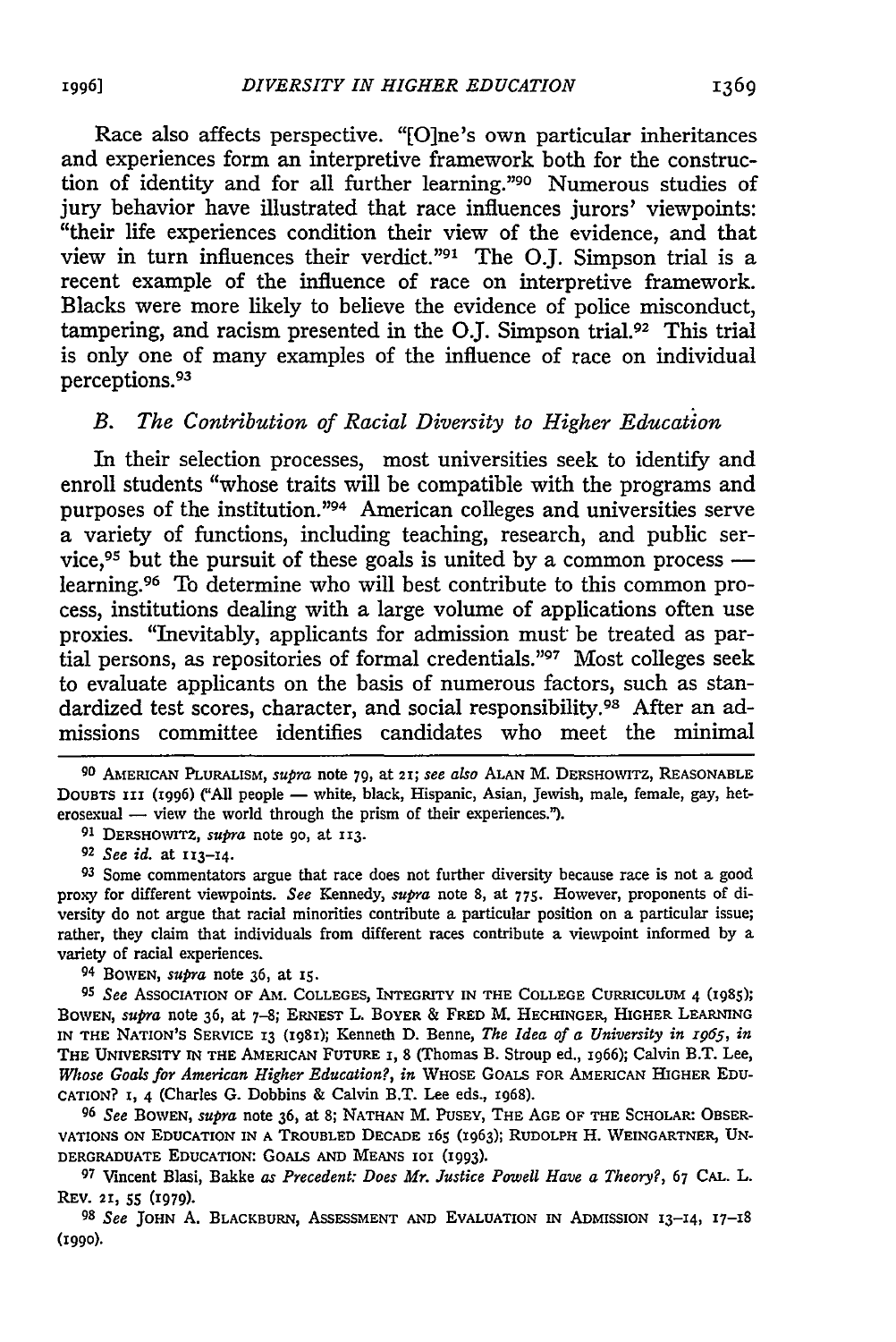standards for admission, information on the race of an applicant can assist an admissions committee in creating a student body that will best serve the goals of the institution. 99 A report published by the Carnegie Council on Policy Studies in Higher Education explains that "[r]ace *is* relevant [in admissions] because it represents not mere skin color, but the consequences of the minority racial experience in America."100

In the classroom, professors can use the backgrounds and experiences of other students as a learning tool.101 Students "come to 'understand' primarily on the basis of their own reflecting experience, into which they seek to incorporate the new ideas they encounter in their courses."102 Because their experiences determine their frame of reference, minority students bring the influence of these experiences to

Although some may argue that institutional efforts to increase diversity subvert meritocratic principles, this argument incorrectly assumes that, apart from race, university admissions focus solely on academic achievement. However, "[a]dmissions policies of institutions of higher education have always reflected different levels of preparation between students." Daryl G. Smith, *The*  Challenge of Diversity: Implications for Institutional Research, in THE EFFECT OF ASSESSMENT ON MINORITY STUDENT PARTICIPATION 53, 63 (Michael T. Nettles ed., 1990). For example, athletes and the children of alumni are often given preferential treatment. See, e.g., Regents of the Univ. of Cal. v. Bakke, 438 U.S. 265, 404 (1978) (opinion of Blackmun, J.) (noting that higher educational institutions have given preferences to athletes, the children of alumni, the affluent, and those connected with celebrities and the powerful); Fallon, *supra* note 64, at 870. In fact, "fax more" white students have entered the top ten elite colleges and universities through alumni pref· erences than the total of all African-Americans and Chicanos who have gained admission through affirmative action. *See* 'froy Duster, *The Diversity of California at Berkeley: An Emerging Reformulation of "Competence" in an Increasingly Multicultural World, in* BEYOND A DREAM DE-FERRED, *supra* note 89, at 231, 245. In addition, although universities undoubtedly consider prior academic performance and test scores, the concept of merit in higher education has most often focused on the ability of a student to contribute to the fulfillment of the institution's mission rather than simply on "objective" factors. *See* Fallon, *supra* note 64, at 872. Therefore, if an institution seeks to attain the benefits of a diverse student body, consideration of an applicant's race, along with other factors, is in fact a consideration of merit.

100 Manning, *supra* note 34, at 383; *see also* Blasi, *supra* note 97 <sup>1</sup>at 43-46 ("[R]ace *is* distinctive in one respect members of minority races add an important element that would otherwise be almost totally missing, and that is not the case for applicants who are  $\dots$  Southerners, in their thirties, or poor."). Justice Powell referred to the \Vinton Manning essay in *Bakke. See* Regents of the Univ. of Cal. v. Bakke, 438 U.S. 265, 315 n.so (1978) (opinion of Powell, J.).

For a discussion of which differences should matter and why, see Brest & Oshige, *supra* note 67, at 877-98, and Sheila Foster, *Difference and Equality: A Critical Assessment of the Concept of "Diversity",* 1996 WIS. L. REv. 105, 138-142, 153-61.

<sup>101</sup> See Pat Hutchings & Allen Wutzdorff, *Experiential Learning Across the Curriculum: As*sumptions and Principles, in KNOWING AND DOING: LEARNING THROUGH EXPERIENCE 5, 10 (Pat Hutchings & Allen Wutzdorff eds., 1988); Kenneth Keniston & Mark Gerzon, *Human and* Social Benefits, in UNIVERSAL HIGHER EDUCATION: COSTS AND BENEFITS 37, 41 (American Council on Educ. ed., 1971) (noting that professors can teach students by "expos[ing] students to multiple and conflicting perspectives on themselves and their society").

102 JOHN D. WILSON, STUDENT LEARNING IN HIGHER EDUCATION 29 (1981); *see also*  CHARLES W. ANDERSON, PRESCRIBING THE LIFE OF THE MIND So (1993) ("[W]e all see things from a particular point of view and for a particular purpose.").

<sup>&</sup>lt;sup>99</sup> See Selective Admissions in Higher Education: Public Policy and Academic Policy, in THE CARNEGIE COUNCIL ON POLICY STUDIES IN HIGHER EDUCATION, *supra* note 34, at 114, 116-17.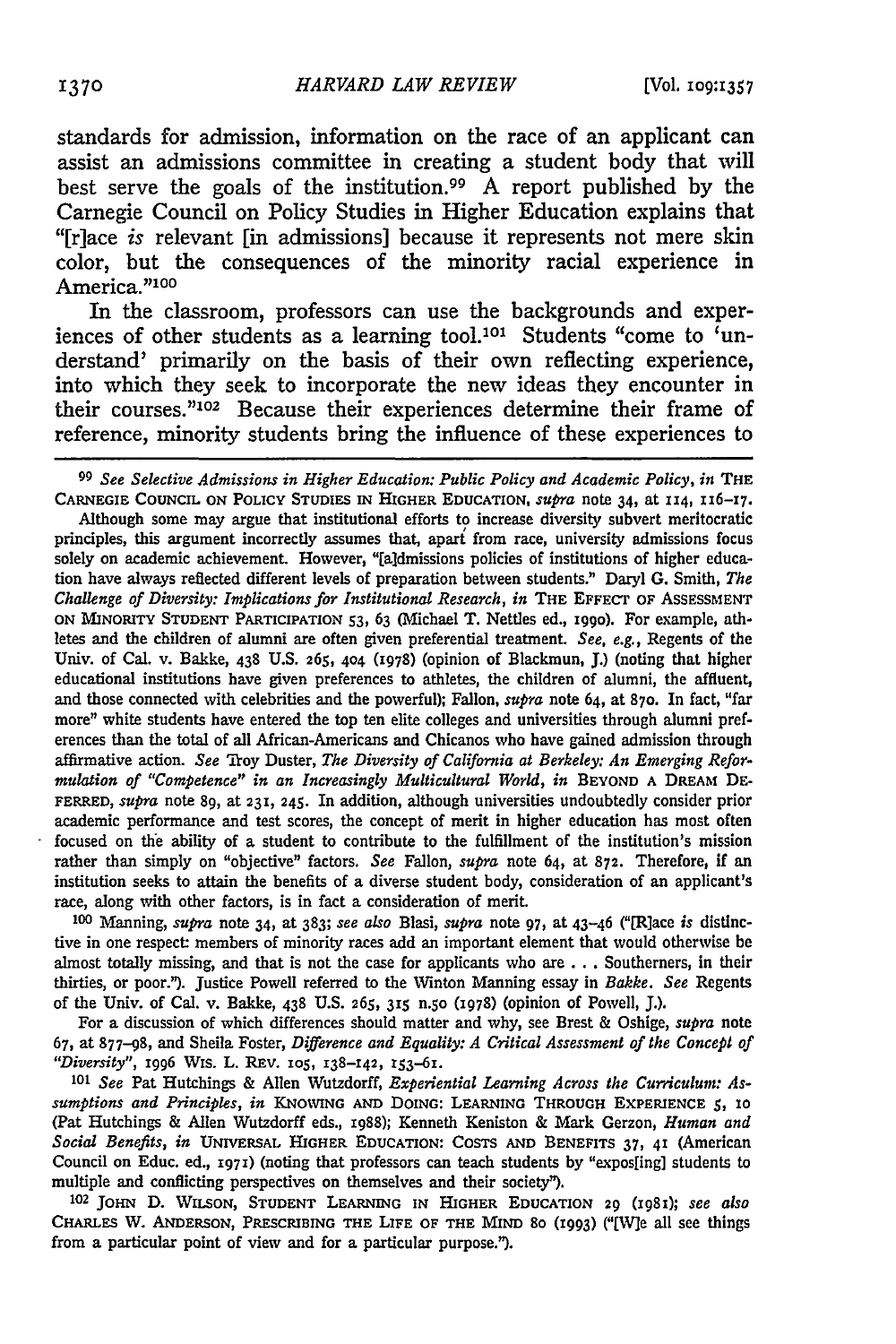assignments and discussions. Student "encounter[s] with contemporaries [who have] different backgrounds ... and values can ... lead to challenge, self-questioning and informal learning which promotes moral and intellectual development."103 Although professors may not expect all students to reach the same conclusions, "[i]n any field, there is no other way to teach adjudicational reasoning than to confront students with dilemmas and predicaments, with diverse theories and perspectives, and ask them which should prevail, and why."104 Consequently, students become both recipients of an education and contributors to the education of their fellow students.10s

The learning process also extends beyond the confines of the classroom.106 When a student arrives on campus, he "interacts with his fellow students, exerting influence upon them and they upon him. Through such interplay, a student subculture evolves that becomes an influential source of change for all the individuals who are inducted into it."<sup>107</sup> The diverse experiences of minority students contribute to the learning process because "all students stand to benefit from the chance to live and work with classmates of other races who can offer differing attitudes and experiences that will challenge and inform others."108 This type of interaction is one important means through which students learn and reorient their beliefs.<sup>109</sup>

103 WILSON, *supra* note 102 <sup>1</sup>at 85 (citing WILLIAM G. PERRY, FORMS OF INTELLECTUAL AND ETHICAL DEVELOPMENT IN THE COLLEGE YEARS: A SCHEME (1970), and D.H. HEATH, THE REASONABLE ADVENTURER (1964)); *see also* ELIZABETH K. MINNICH, AMERICAN COMMITMENTS NAT<sup>1</sup> L PANEL, LIBERAL LEARNING AND THE ARTS OF CONNECTION FOR THE NEW ACADEMY 33 (1995) (noting that individuals improve their thinking abilities when they consider possibilities beyond their own communities).

104 ANDERSON, *supra* note 102, at III.

lOS As professors adapt to teaching diverse populations, increased instructional flexibility will provide more effective teaching, "increasing the likelihood of matching learning differences for all students." Linda S. Marchesani & Maurianne Adams, *Dynamics of Diversity in the Teaching-*Learning Process: A Faculty Development Model for Analysis and Action, in PROMOTING DIVER-SITY IN COLLEGE CLASSROOMS: INNOVATIVE RESPONSES FOR THE CURRICULUM, FACULTY AND INSTITUTIONS 9, 17 (Maurianne Adams ed., 1992); *see also* James A. Anderson & Maurianne Adams, *Acknowledging the Learning Styles of Diverse Student Populations: Implications for Instructional Design, in* TEACHING FOR DIVERSITY 19, 31 (Laura L.B. Border & Nancy Van Note Chism eds., 1992) (noting that as institutions focus on maximizing performance for diverse students both traditional and nontraditional students will benefit).

106 *See* DEREK BOK, BEYOND THE IVORY TOWER: SOCIAL RESPONSIBILITIES OF THE MODERN UNIVERSITY 97 (1982) ("Surveys of graduating classes have repeatedly shown that seniors believe that they have benefited as much from contact with one another as they have from their readings and lectures.").

108 BoK, *supra* note 106, at 98--99.

109 *See* FELDMAN & NEWCOMB, *supra* note 38, at 248 C'Individual students are influenced by the total body of their campus peers, which provides both standards for self-judgment and norms of 'proper' attitudes and behavior."); PASCARELLA & TERENZINI, *supra* note 36, at 270–83, 328 (discussing the findings of many studies demonstrating the significant impact of attending college on student values and attitudes and noting that relationships with faculty and other students appear to have a greater influence than a student's academic major); Benne, *supra* note 95, at 38

<sup>107</sup> BOWEN, *supra* note 36, at 13.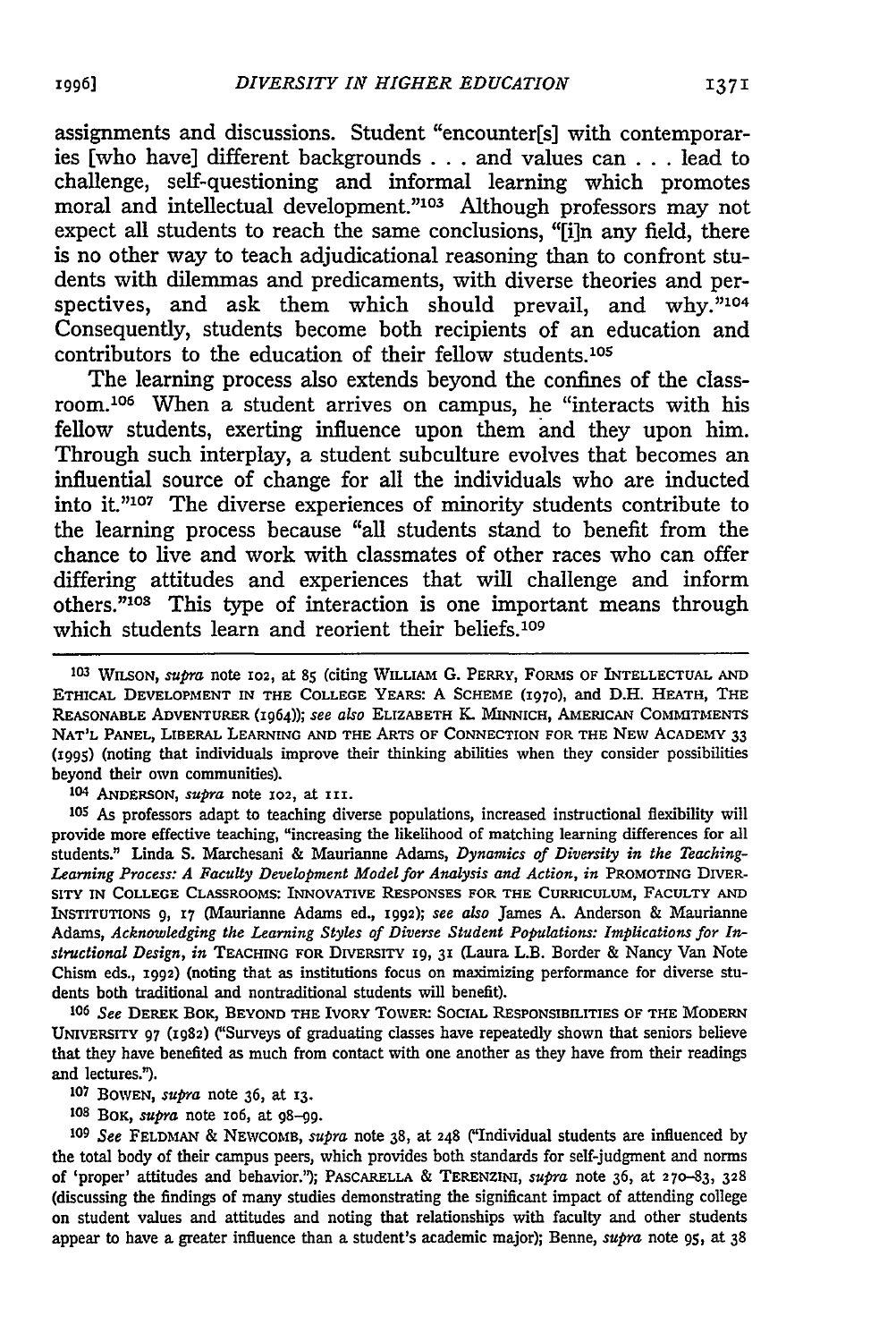Educators have recognized the educational contributions of racial diversity.<sup>110</sup> For example, the President of Dartmouth College, James Freedman, recently defined diversity on university campuses as "a richness of people coming together from a variety of backgrounds, bringing to the environment of the college points of view that necessarily are different because of the differences in the backgrounds of the members of the student body."111 Moreover, Freedman explained that "[ w ]e need a greater variety of people on our campuses, from a greater variety of backgrounds, coming together from their differences in order to help each of them to educate others."112 Similarly, Harvard University's President, Neil Rudenstine, recently issued a report tracing the history of diversity at Harvard and discussing the contribution of diversity to learning: $113$ 

[T]he "measure of a class" consists largely in "how much its members are likely to learn from each other - the real beginning of learning, both intellectually and emotionally." The range of undergraduate "interests, talents, backgrounds and career goals affects importantly the educational experience of our students," because "a diverse student body is an educational resource of coordinate importance with our faculty and our library, laboratory and housing arrangements."<sup>114</sup>

Rudenstine also explained that "[s]uch diversity is not an end in itself, or a pleasant but dispensable accessory. It is the substance from which much human learning, understanding, and wisdom derive. It offers one of the most powerful ways of creating the intellectual energy

<sup>(&</sup>quot;[T]he important reorientations in our own lives took place through interpersonal encounters. New values grew through significant new associations with people who were different from ourselves in some way and who were willing to grant us access to their inner worlds."}; *cf.* Philip G. Altbach, *Students: Interests, Culture and Activism, in* HIGHER LEARNING IN AMERICA, *supra*  note 44, at 203, 212-13 (noting that student organizations may often have more influence on student values than the curriculum or professors).

Some commentators suggest that because minority students are isolated on campus, *see, e.g.,*  D'SouzA, *supra* note 82, at 233-34, increased learning through diversity does not occur in practice. There are three responses to this argument. First, even if students never interact outside of the classroom, students do interact in the classroom. *See* Robert M. O'Neil, Bakke *in Balance: Some Preliminary Thoughts,* 67 CAL. L. REv. 143, 160 (1979). Second, students often underestimate the amount of interaction between races outside of the classroom. *See* Arthur Levine, *Diversity on Campus, in* HiGHER LEARNING IN AMERICA, *supra* note 44, at 333, 336. Finally, if racial groups do become polanzed because of controversial events, the presence of opposing opinions can increase learning as students work together to resolve their differences. *See* Smith, *supra*  note 99, at 63.

uo *See, e.g.,* Smith, *supra* note 99, at 65 (noting the institutional benefits of organizing institutions for diversity).

<sup>111</sup> *James 0. Freedman On Diversity* & *Dartmouth,* CHANGE, SeptJOct. 1991, at 25, 25 (interview with James 0. Freedman, President of Dartmouth College).

<sup>112</sup> *ld.* 

<sup>113</sup> *See* NEILL. RUDENSTINE, HARVARD UNIV., THE PRESIDENT'S REPORT 1993-1995: DlVER· SITY AND LEARNING (1995).

<sup>114</sup> *ld.* at 32-33 (internal citations omitted).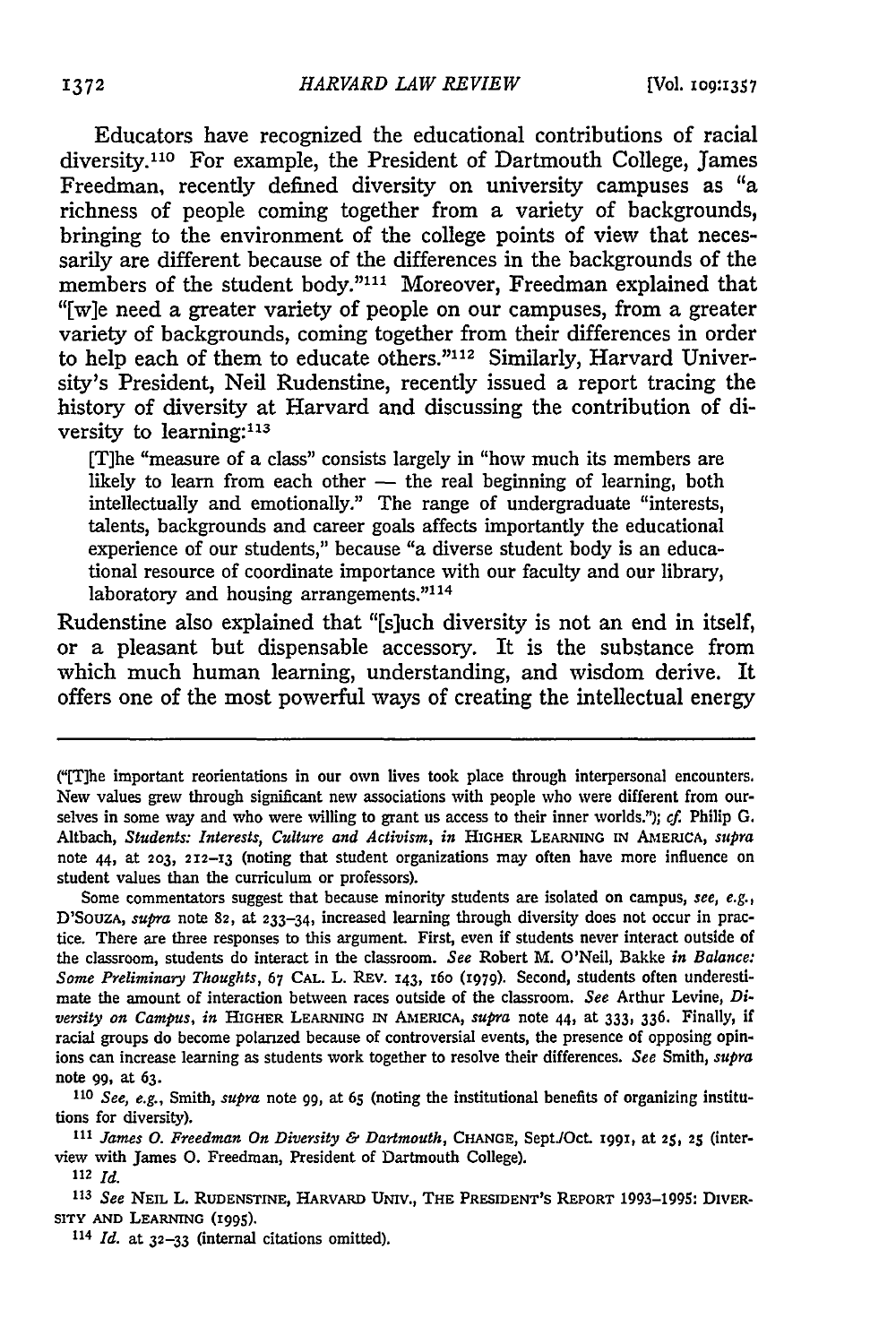and robustness that lead to greater knowledge  $\ldots$  . . . . "115 Therefore, affirmative action admissions policies contribute to educational values at the core of the mission of higher education institutions.116

Although many educators have recognized the relationship between diversity and quality in education, only recently has a study attempted to document that relationship. In *What Matters in College,*117 Professor Alexander W. Astin<sup>118</sup> examined the impact of diversity on the educational experience.119 He analyzed institutional diversity factors including universities' emphasis on diversity, research, and course offerings and investigated student experiences such as participation in racial and cultural awareness workshops and social interaction with students from other racial groups.120 The results of the study indicate that "all these institutional and individual environmental experiences were associated with greater self-reported gains in cognitive and affective development (especially increased cultural awareness), with increased satisfaction in most areas of the college experience, and with increased commitment to promoting racial understanding."121 Indeed, according to Professor Astin, the study demonstrates that "the actual effects on student development of emphasizing diversity and of student participation in diversity activities are overwhelmingly positive."122

<sup>116</sup> See RUDENSTINE, *supra* note 113, at 44. Princeton University President Harold Shapiro likewise recognizes the contribution to learning of diverse backgrounds and perspectives. *See*  Harold T. Shapiro, *Affirmative Action: A Continuing Discussion* - *A Continuing Commitment,*  PRINCETON WEEKLY BULL., Oct. 16, 1995, at 3, 6 ("Princeton increasingly recognized the educational value of a learning environment that included students from different backgrounds and perspectives.").

117 AsTIN, *supra* note 6.

118 Astin, a professor of higher education and director of the Higher Education Research Institute at UCLA, is a well-respected expert on higher education. A 1990 survey found that he was the most cited author in higher education literature. *See* John M. Budd, *Higher Education Literature: Characteristics of Citation Patterns,* 61 J. OF HIGHER Eouc. 84, 94 tbls. s & 6 (1990).

119 Astin's study examined 82 outcome measures for approximately 25,ooo students at 217 institutions who entered college in 1985 and were followed up four years later in 1989. *See* AsTIN, *supra* note 6, at 21-23; Alexander W. Astin, *Diversity and Multiculturalism on the Campus: How Are Students Affected?,* CHANGE, Mar.!Apr. 1993, at 44, 44· This study corrected some of the methodological problems encountered in previous studies by obtaining multi-institutional data and isolating student inputs from environmental factors. *See* ASTIN, *supra* note 6, at 2-16.

120 *See* AsTIN, *supra* note 6, at 431.

121 *Id.* 

122 *Id.* Some institutions, including Berkeley and Stanford, have found that improved institutional and student involvement is necessary to realize the benefits of the presence of diverse populations. The Diversity Project, a study by the Institute of Social Change at Berkeley, discovered that many students had decided to attend Berkeley because of its history and reputation for diversity. *See* INSTITUTE FOR THE STUDY OF SOCIAL CHANGE, THE DIVERSITY PROJECT: FINAL REPORT 36-37 (1991). The report also noted that most students desired greater interaction with students of other races and supported the idea of diversity. *See id.* at 13; Duster, *supra* note 99,

liS *Id.* at 53; *see also* Yolanda T. Moses, *Quality, Excellence, and Diversity, in* STUDYING DIVERSITY, *supra* note 43, at 9, 11 (noting the former chancellor of the University of Wisconsin's statement that "we cannot have first-class universities without diverse student bodies and staffs" (internal quotation marks omitted)).